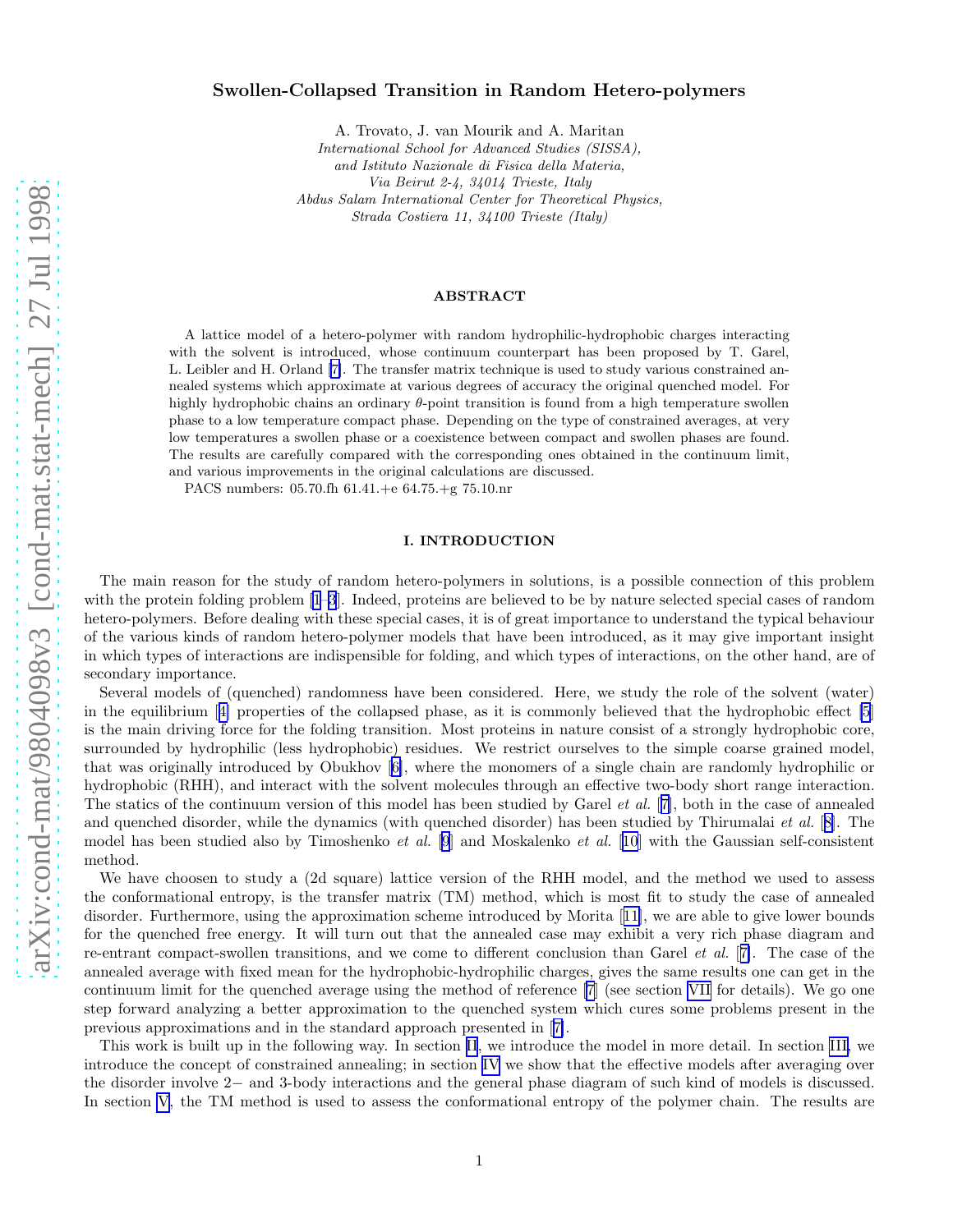<span id="page-1-0"></span>presented in section [VI,](#page-6-0) together with an outlook of the items that are still to be investigated. Finally, in section [VII](#page-9-0) we give an interpretation of our results, and a detailed comparison with those obtained for the continuum model by [[7\]](#page-10-0).

## II. DEFINITION OF THE MODEL

The polymer chain is represented by a self-avoiding walk (SAW) on a lattice where each site is either visited by the walk (i.e. is occupied by one monomer of the chain), or occupied by a solvent molecule. The interactions in the model are two-body short-range interactions. The only interactions we take into account, are those between solvent molecules and monomers if they occupy nearest-neighbor sites. Hydrophilicities  $\lambda_i$  are attached to each monomer i of the walk such that the Hamiltonian is given by

$$
\mathcal{H} = -\sum_{i=0}^{N} \lambda_i z_i , \qquad (1)
$$

where the sum runs over the  $N+1$  sites of the lattice occupied by the N-step walk, and  $z_i$  is the number of nearestneighbor contacts of monomer  $i$  with solvent molecules, i.e. the number of nearest-neighbor sites of site  $i$  not occupied by the walk.

The hydrophilicities  $\lambda_i$  are supposed to be independent identically distributed random variables with a Gaussian distribution with mean  $\lambda_0$  and variance  $\lambda$ :

$$
P(\lambda_i) = \frac{1}{\sqrt{2\pi\lambda^2}} \exp\left(-\frac{(\lambda_i - \lambda_0)^2}{2\lambda^2}\right) ,
$$
 (2)

and the average over this (a priori) distribution is indicated by  $\langle\langle\cdot\rangle\rangle$ . If  $\lambda_i > 0$ , the corresponding monomer is hydrophilic and attracts solvent molecules, whereas if  $\lambda_i < 0$ , the monomer is hydrophobic and repels solvent molecules.

The canonical partition function for SAW of N steps with a fixed disorder configuration  $\{\lambda_i\}$  is then

$$
\mathcal{Z}_N(\{\lambda_i\}) = \sum_{W_N} \exp\left(\beta \sum_{i=0}^N \lambda_i z_i\right) , \qquad (3)
$$

where the sum has to be taken over all  $N$ -step SAW starting from the origin.

If monomers can rearrange themselves along the chain and change their hydrophilicities, e.g. with chemical reactions, these have to be considered as thermal annealed variables, which approach equilibrium in the same time scale as the configurational degrees of freedom. The physics of such hetero-polymers is given by the average of the partition function over the disorder distribution (annealed average)

$$
\langle\langle \mathcal{Z}_N(\{\lambda_i\})\rangle\rangle = \sum_{W_N} \exp\left(\beta \lambda_0 \sum_{i=0}^N z_i + \frac{\beta^2 \lambda^2}{2} \sum_{i=0}^N z_i^2\right) . \tag{4}
$$

Instead, if the monomer sequence of the chain is fixed, as it is the case for proteins, the hydrophilicities are frozen while the polymer is approaching thermal equilibrium; the average over the disorder distribution has then to be taken over the logarithm of the partition sum (quenched average)[[12](#page-10-0)], to yield the quenched free energy

$$
f_q = -\frac{1}{\beta} \langle \ln[\mathcal{Z}_N(\{\lambda_i\})] \rangle \rangle \quad , \tag{5}
$$

which is a much harder task to accomplish.

### III. CONSTRAINED ANNEALING

In order to avoid the difficult direct computation of the quenched average (5), we have applied an idea first introduced by Morita[[11\]](#page-10-0). This is the so-called Equilibrium Ensemble Approach (EEA) (see e.g. [\[13](#page-10-0)] for a recent review and discussion). The EEA consists of a systematic approximation procedure for the quenched free energy by annealed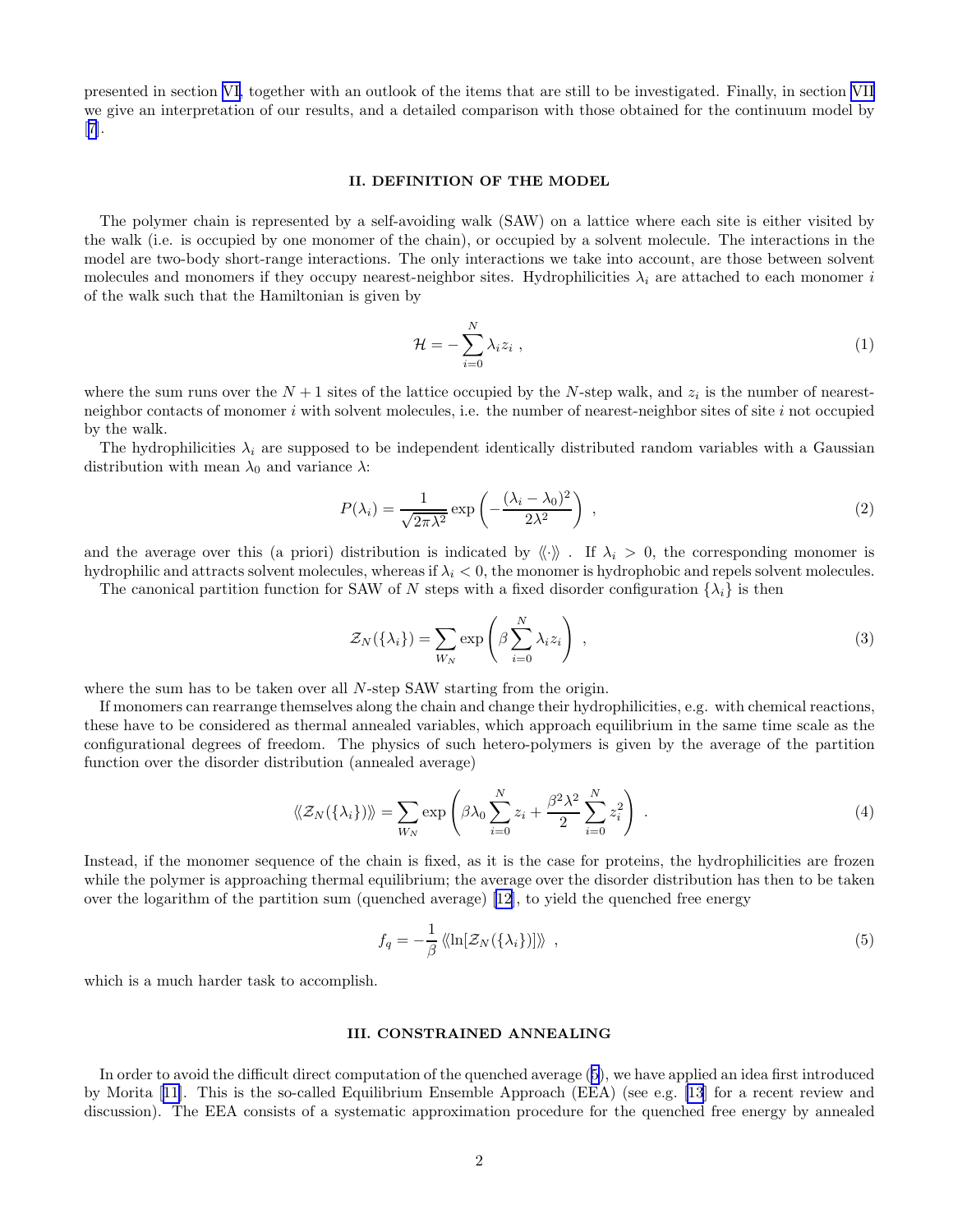<span id="page-2-0"></span>averages. It can be shown [\[13\]](#page-10-0) that each successive approximation gives a better or equally good lower bound for the quenched free energy.

Each approximation consists in performing an annealed average over a new Hamiltonian  $\mathcal{H}^* \equiv \mathcal{H} + \mathcal{H}_d$ , where  $\mathcal{H}$  is theoriginal Hamiltonian ([1\)](#page-1-0), and  $\mathcal{H}_d$  is a fictitious disorder potential, which contains a number of parameters. These parameters (Lagrange multipliers) have to be tuned in such a way that some moments of the a posteriori (annealed) distribution of the disorder are equal to the a priori (quenched) ones. In annealed averages, the a posteriori distribution  $P^*(\{\lambda_i\}, \{z_i\})$  is defined as

$$
P^*(\{\lambda_i\}, \{z_i\}) \equiv \frac{P(\lambda_i) \exp(-\beta \mathcal{H}^*(\{\lambda_i\}, \{z_i\}))}{\langle\langle Z_N^*\rangle\rangle} \ . \tag{6}
$$

The average over this distribution will be denoted by  $\langle \cdot \rangle \equiv \int d\{\lambda_i\} \sum_{W_N} P^*(\{\lambda_i\}, \{z_i\})$ . In principle, one has to fix all the moments of  $P_{\text{ann}}^*(\{\lambda_i\}) \equiv \sum_{W_N} P^*(\{\lambda_i\}, \{z_i\})$  to obtain the quenched result, which is as difficult as the direct computation of  $(5)$ . Nevertheless, one can hope to obtain a reasonable approximation of the quenched case by fixing a few suitably chosen moments. Moreover, the method is variational, and fixing more and more moments yields thighter lower bounds for the quenched free energy.

In this work, we have considered three different cases of annealing: without constraints  $(a_0)$ , constraining the first moment of overall hydrophilicity  $(a_1)$ , constraining the first and the second moment of overall hydrophilicity  $(a_2)$ . For all these cases, we obtain the same formal expression for the effective homo-polymer partition function

$$
\mathcal{Z}_N^{\text{eff}} = \sum_{W_N} \exp\left[N\beta_0 + \beta_1 \sum_i z_i + \beta_2 \sum_i z_i^2\right],\tag{7}
$$

and any further complexity is hidden in the computation of  $\beta_0$ ,  $\beta_1$  and  $\beta_2$  for the different cases. The strategy we will follow, is to study the general homo-polymer model defined by (7), in the  $(\beta_1, \beta_2)$ -plane (the  $\beta_0$  dependence being trivial). Then, we investigate to which temperature dependent trajectories in the  $(\beta_1, \beta_2)$ -plane, the three annealed averages give rise.

In case  $(a_0)$ , the simple annealed average [\(4](#page-1-0)) has already been computed in the preceding section, and equation (7) is recovered with the definitions

$$
\beta_0 = 1
$$
,  $\beta_1 = \beta \lambda_0$ ,  $\beta_2 = \frac{1}{2} \beta^2 \lambda^2$ . (8)

We can immediately argue from equation (7) and (8) that even hydrophobic chains ( $\lambda_0 < 0$ ) will be swollen at low enough temperature. Indeed, since  $\beta_2 \gg |\beta_1|$  as  $\beta \to \infty$ , the repulsive  $\beta_2 \sum_i z_i^2$  term causes the number of contacts with solvent to be maximized, independently of the sign and the value of  $\lambda_0$ .

In case  $(a_1)$ , we fix the a posteriori overall hydrophilicity  $\sum_i \lambda_i/N$  to its a priori value  $\lambda_0$ :

$$
\frac{\langle \sum_{i} \lambda_{i} \rangle}{N} = \lambda_{0} \tag{9}
$$

We impose this constraint by defining a generalized partition function  $\mathcal{Z}_N^{a_1}(\{\lambda_i\},\hat{h})$  which depends on the Lagrange multiplier  $\hat{h}$ , and by finding the effective value  $\hat{h}^*$  for which (9) holds:

$$
\mathcal{Z}_N^{a_1}(\{\lambda_i\}, \hat{h}) = \sum_{W_N} \exp\left[\beta \sum_i \lambda_i z_i - \beta \hat{h} \left(\sum_i \lambda_i - N\lambda_0\right)\right].
$$
 (10)

We recover (7) with the following definitions

$$
\beta_0 = \frac{\beta^2 \lambda^2 \hat{h}^2}{2} , \qquad \beta_1 = \beta \lambda_0 - \beta^2 \lambda^2 \hat{h} , \qquad \beta_2 = \frac{\beta^2 \lambda^2}{2} . \tag{11}
$$

In terms of  $\hat{h}$ , condition (9) becomes

$$
\hat{h}^* = \frac{\langle \sum_i z_i \rangle (\hat{h}^*)}{N} \,,\tag{12}
$$

and the free energy  $f_{a_1}$  is thus given by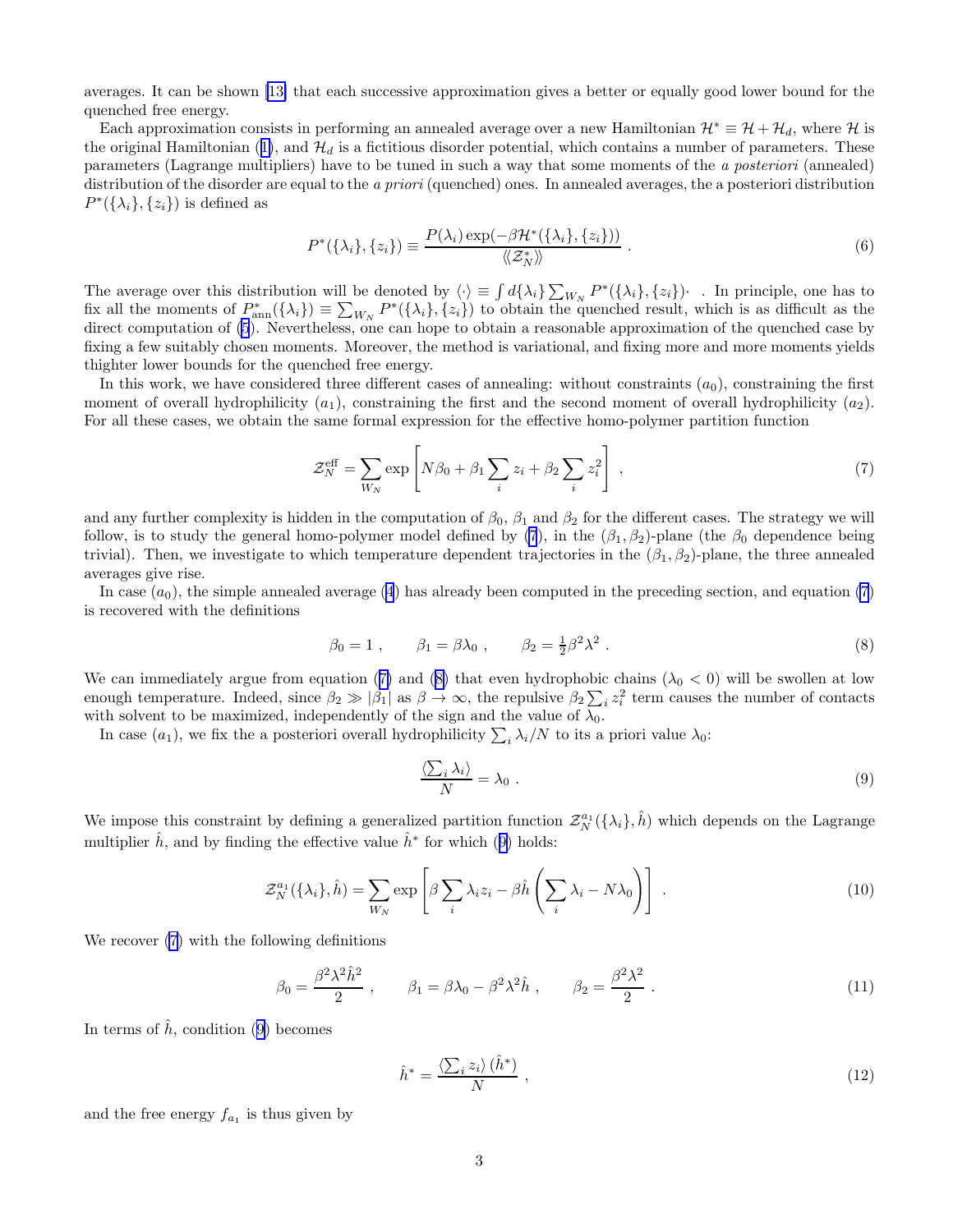$$
f_{a_1} = -\frac{1}{\beta N} \ln \left\langle \left( \mathcal{Z}_N^{a_1}(\hat{h}^*) \right) \right\rangle \tag{13}
$$

<span id="page-3-0"></span>Note that the quenched free energy computed in the continuum model by Garel *et al.* [[7\]](#page-10-0), is exactly the free energy  $f_{a_1}$  (13), if one performs the annealed average with constraint [\(9](#page-2-0)) within the analytic calculation scheme of reference [[7\]](#page-10-0). We will comment on this in the final discussion of section [VII.](#page-9-0)

In case  $(a_2)$ , in addition to [\(9](#page-2-0)), we also put a constraint on the overall variance  $\sum_i (\lambda_i - \lambda_0)^2 / N$ :

$$
\frac{\langle \sum_{i} \lambda_i^2 \rangle}{N} = \lambda^2 + \lambda_0^2 \tag{14}
$$

In the same way as before, we introduce a second Lagrange multiplier  $\hat{s}$ , and we define a generalized partition function

$$
Z_N^{a_2}(\{\lambda_i\}, \hat{h}, \hat{s}) = \sum_{W_N} \exp\left[\beta \sum_i \lambda_i z_i - \beta \hat{h} \left(\sum_i \lambda_i - N\lambda_0\right) - \frac{\beta \hat{s}}{2} \left(\sum_i \lambda_i^2 - N(\lambda^2 + \lambda_0^2)\right)\right].
$$
 (15)

After performing the average, we recover [\(7](#page-2-0)) with the following definitions

$$
\beta_0 = \frac{1}{2} \left( \frac{\beta^2 \lambda^2}{s'} (\hat{h} + \lambda_0 \hat{s})^2 + \beta \lambda^2 \hat{s} - \ln s' \right) , \quad \beta_1 = \frac{\beta \lambda_0 - \beta^2 \lambda^2 \hat{h}}{s'} , \quad \beta_2 = \frac{\beta^2 \lambda^2}{2s'} ; \quad s' = 1 + \beta \lambda^2 \hat{s} . \tag{16}
$$

Conditions [\(9](#page-2-0)) and (14) yield two coupled equations for  $\hat{h}^*$  and  $\hat{s}^*$  with solution:

$$
\hat{h}^* + \lambda_0 \hat{s}^* = \Delta_2(\hat{h}^*, \hat{s}^*) \tag{17}
$$

$$
\hat{s}^* = \frac{\sqrt{1 + 4\beta^2 \lambda^2 (\Delta_3(\hat{h}^*, \hat{s}^*) - \Delta_2^2(\hat{h}^*, \hat{s}^*)) - 1}}{2\beta \lambda^2} \,, \tag{18}
$$

where  $\Delta_2 \equiv \langle \sum_i z_i \rangle/N$  and  $\Delta_3 \equiv \langle \sum_i z_i^2 \rangle/N$ . In the next section, we will show that  $\Delta_2$  and  $\Delta_3$  are closely connected to effective 2-, respectively 3-body interactions between the monomers. The free energy  $f_{a_2}$  is now given by

$$
f_{a_2} = -\frac{1}{\beta N} \ln \left\langle \left\langle \mathcal{Z}_N^{a_2}(\hat{h}^*, \hat{s}^*) \right\rangle \right\rangle \ . \tag{19}
$$

As mentioned before, it can be shown [\[13](#page-10-0)] that at any temperature  $f_{a_0} \le f_{a_1} \le f_{a_2} \le ... \le f_q$ . Hence, fixing more and more moments, we get a better approximation for the quenched free energy.

# IV. PHASE DIAGRAM

Wenow discuss the phase diagram of the model defined in ([7\)](#page-2-0), in the  $(\beta_1, \beta_2)$ -plane, with  $\beta_0$  constant:

$$
\mathcal{Z}_N^{\text{eff}} = C \sum_{W_N} \exp \left[ \beta_1 \sum_i z_i + \beta_2 \sum_i z_i^2 \right] \tag{20}
$$

The number  $z_i$  of nearest-neighbor contacts of monomer i (not at the chain ends) with solvent molecules can be expressed in terms of the number  $n_i$  of nearest-neighbor monomers of monomer i not along the chain using  $n_i =$  $2(d-1) - z_i$ , where we have exploited the incompressibility condition. In this way the quantities  $\sum_i z_i$  and  $\sum_i z_i^2$ can be related to effective 2-body and 3-body interactions between the monomers. We define  $N_2$  to be the number of nearest-neighbor 2-monomer contacts not along the chain, while  $N_3$  is the number of *nearest* 3-monomer contacts not along the chain. On a hypercubic lattice in  $\mathbb{R}^d$ , we have a nearest 3-monomer contact when two monomers are both nearest neighbors (not along the chain) to the third monomer and we have that

$$
N_2 = \frac{\sum_i n_i}{2} , \qquad N_3 = \frac{(\sum_i n_i^2 - \sum_i n_i)}{2} . \tag{21}
$$

In terms of  $N_2$  and  $N_3$ , the reduced Hamiltonian can be rewritten

$$
-\beta \mathcal{H}^{\text{eff}} = 2(d-1)[\beta_1 + 2(d-1)\beta_2]N - [2\beta_1 + 2(4d-5)\beta_2]N_2 + 2\beta_2 N_3.
$$
\n(22)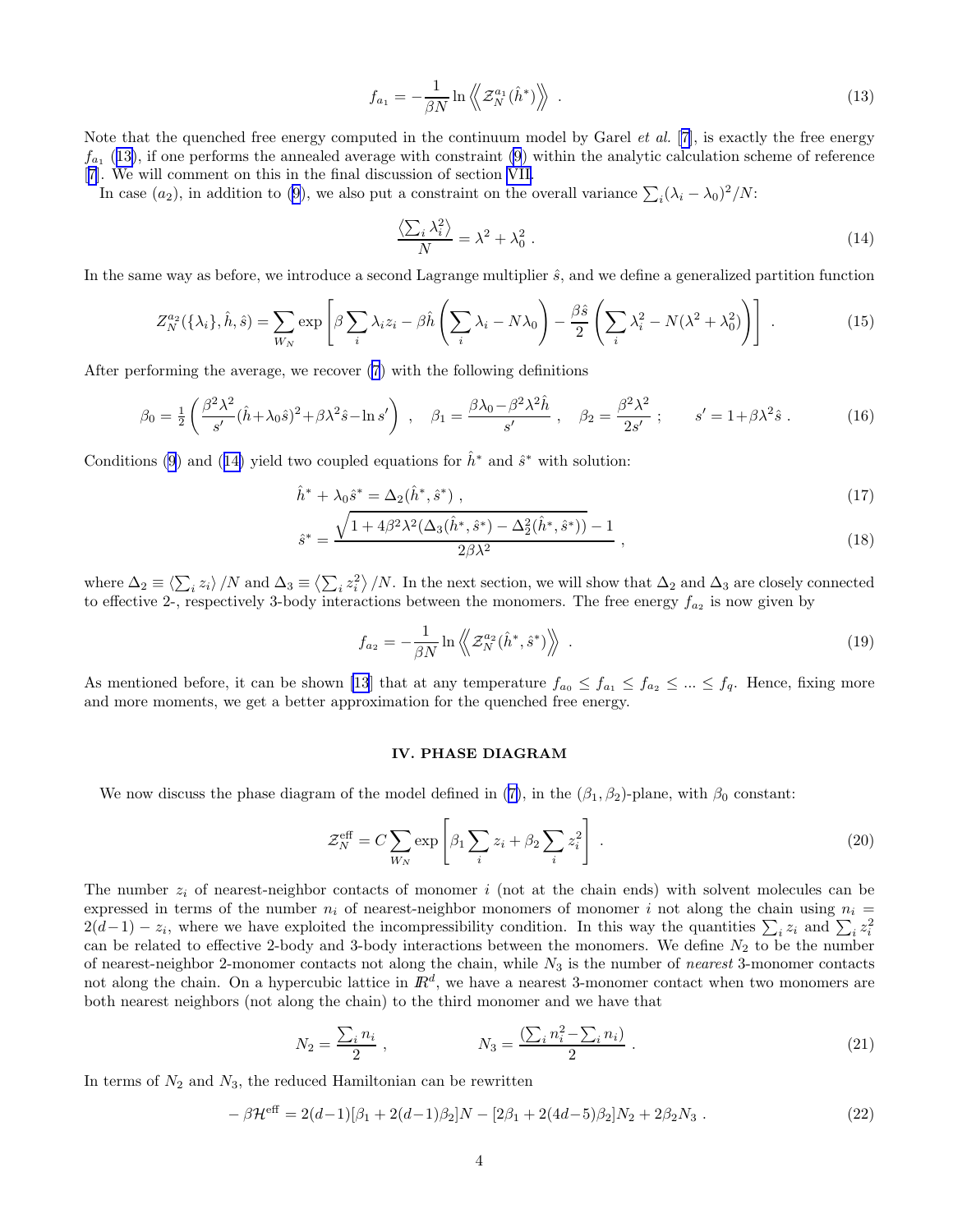<span id="page-4-0"></span>Since  $\beta_2 \geq 0$  for the models that we have considered, the 3-body term is either attractive or absent. Note that  $\beta_2$  enters also in the 2-body term with a *repulsive* effect; as already noted, the total contribution of the  $\beta_2$  term in equation [\(20](#page-3-0)) has to be repulsive. We recall that the self-avoidance constraint automatically introduces effective *n*-body repulsive terms, with  $n = 2, 3, 4$  and so on.

For  $\beta_2 = 0$ , we have a self-avoiding walk with only 2-body interactions, each of energy  $2\beta_1/\beta$ . For these models, the existenceof a critical value  $\beta_1^* < 0$  at which the chain undergoes a second order  $\theta$ -transition, is well known [[15–17\]](#page-11-0). The transition takes place when the 2-body attractive interaction exactly balances the 2-body steric repulsion. For  $\beta_1 > \beta_1^*$ , the chain is in the swollen phase, while for  $\beta_1 < \beta_1^*$ , the chain is in the collapsed phase. The  $\theta$ -point is a tri-criticalpoint [[18\]](#page-11-0) corresponding to a  $\phi^6$  field theory with a Landau-Ginzburg functional; the necessary stabilizing 3-body term is provided by the self-avoidance constraint.

When  $\beta_2 > 0$ , the attractive 3-body term  $2\beta_2 N_3$  competes with the corresponding steric repulsion. At the mean fieldlevel [[14\]](#page-10-0), with increasing  $\beta_2$ , a tri-critical line departs from the  $\theta$ -point at  $\beta_2 = 0$ . The tri-critical line ends at a multi-(tetra-)critical point  $(\beta_1^m, \beta_2^m)$ , when the 3-body attractive interaction exactly balances the steric repulsion. This corresponds to a  $\phi^8$  Landau-Ginzburg theory, since the necessary stabilizing 4-body term is provided by the self-avoidance constraint. Increasing  $\beta_2$  further, the transition line becomes a coexistence line between the swollen and the compact phase. This phase diagram is qualitatively sketched in Figure 1.

At zero temperature, when the entropy is negligible with respect to the energy, we can give rigorous results for the asymptotic behavior of the coexistence line. If  $a = \beta_1/\beta_2$  is fixed and  $\beta_2 \to \infty$ , we can rewrite the Hamiltonian

$$
-\beta \mathcal{H}^{\text{eff}} = \beta_2 \sum_{i} (az_i + z_i^2) = -N\beta_2 \frac{a}{4} + \beta_2 \sum_{i} \left(\frac{a}{2} + z_i\right)^2.
$$
 (23)

Since  $0 \lt z_i \lt 2(d-1)$ , for  $a \gt -2(d-1)$ , the ground state is at  $z_i = 2(d-1)$  for any i, and the walk is swollen. On the other hand, for  $a < -2(d-1)$ , the ground state is at  $z<sub>i</sub> = 0$  for any i, and the walk is maximally compact. For  $a = -2(d-1)$  (i.e.  $\beta_1 \sim -2(d-1)\beta_2$ ), the energy of the two competing ground states is the same, and there is phase coexistence.

The presence of a multi-critical point, if not rigorously proved, is numerically established, as one can see from Figure 2, where the order parameter  $\Delta_2(\beta_1, \beta_2)$  is plotted as a function of  $\beta_1$  for different values of  $\beta_2$ .

Camacho and Schanke [\[19](#page-11-0)], using exact enumerations, have obtained a phase diagram which exhibits similar features as our. A transition line between the swollen and the collapsed phase is present, which is first order at low temperatures, and becomes second order at higher temperatures through a multi-critical point. However, they treat the quenched case and describe a slightly different model (i.e. the HP-model). A translation of this model in terms of hydrophobic charges would introduce an extra interaction term which depends on the product of the charges, and is absent in our model.

### V. TRANSFER MATRIX

Wehave addressed the numerical study of the lattice model defined by  $(7)$  $(7)$ , by the transfer matrix technique on a two-dimensional square lattice. With this method it is possible to consider infinite polymers on a lattice of finite width(strip) [[20–22\]](#page-11-0). The price to pay is the uncertain extrapolation of the thermodynamic limit, caused by the limited width of the strip that we can achieve.

In a grand-canonical context, the generalized two point correlation function is defined as

$$
\mathcal{G}(x, r, \beta_1, \beta_2) = \sum_{N=1}^{\infty} \sum_{W_N} x^N \exp\left[\beta_1 \sum_i z_i + \beta_2 \sum_i z_i^2\right],
$$
\n(24)

where x is the step fugacity and the second sum runs over the SAW of  $N$  steps which connect the origin with an arbitrary point at distance r. We have neglected the dependence on  $\beta_0$  because it only affects a simple rescaling of fugacity. The two-point correlation function decreases exponentially in  $r$  at long distances, if  $x$  is less than the critical fugacity  $x_c(\beta_1, \beta_2)$ . This defines the correlation length  $\xi(x, \beta_1, \beta_2)$ :

$$
\mathcal{G}(x, r, \beta_1, \beta_2) \sim \exp\left(-\frac{r}{\xi(x, \beta_1, \beta_2)}\right) \tag{25}
$$

The correlation length  $\xi_n(x, \beta_1, \beta_2)$  can be calculated exactly on a lattice strip of infinite length and finite width n, with the TM method. The idea is to write recursion relations between a strip of length r and a strip of length  $r+1$ .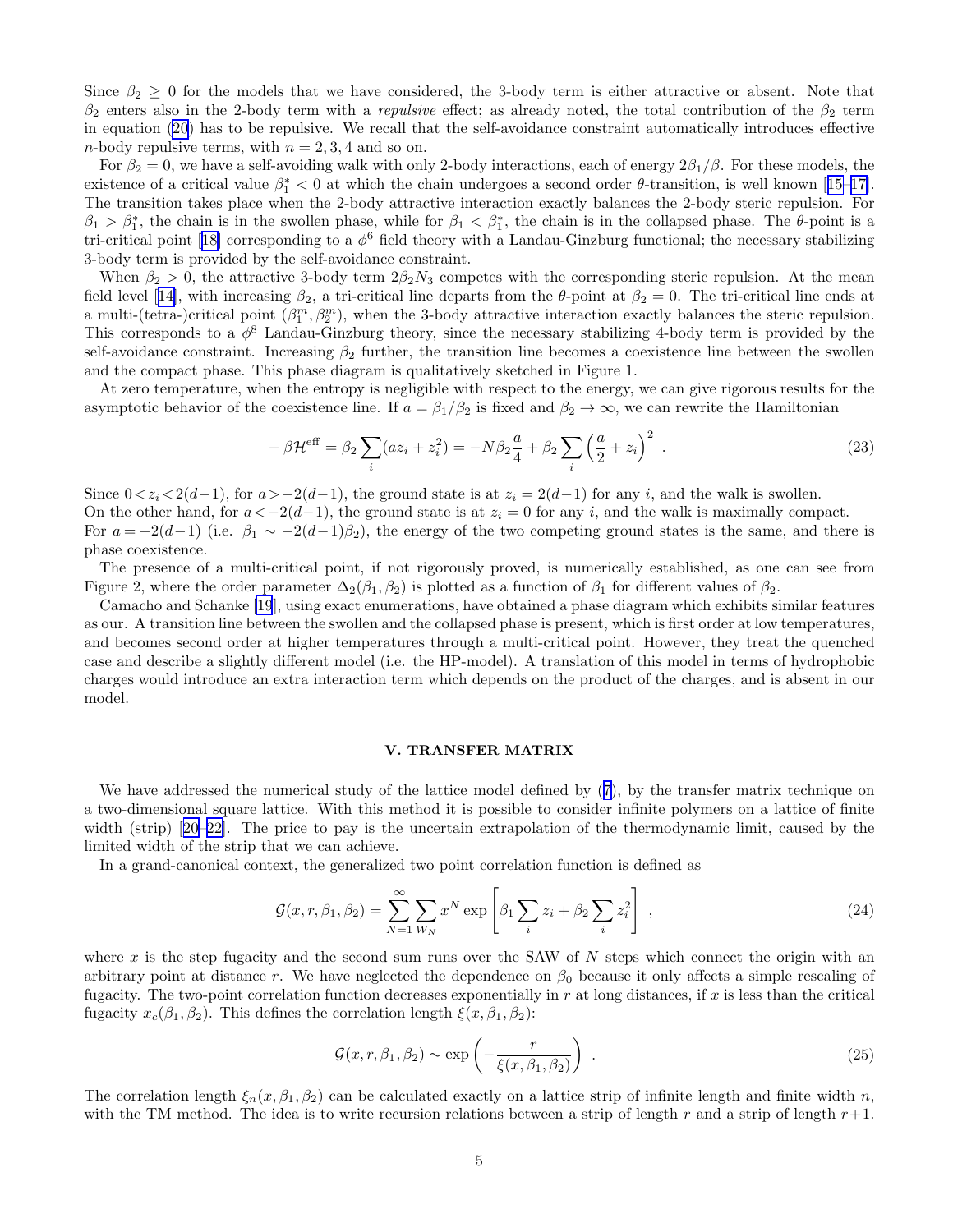<span id="page-5-0"></span>We consider a walk on the strip, which goes from the left to the right, and we cut the strip at column r. The local configuration at  $r$  is then given by the set of occupied sites of column  $r$  and how these are connected to each other by the part of the walk at the left of r. Since the interaction  $\beta_2 \sum_i z_i^2$  gives rise to effective 3-body interactions, it is necessary to define the local configurations at stage  $r$  taking the lattice bonds occupied by the walk between the columns  $r-2$  and r into account.

We combine all the possible local configurations i at column r, with all the possible local configurations i at column  $r+1$ . They yield a non-zero TM element  $T_{ij}$  if it is possible to connect them, without producing disconnected pieces, and  $T_{ij}$  is given by

$$
T_{ij} = x^{t_{ij}} \exp\left[\beta_1 \sum_{\alpha=1}^n z_{\alpha}^{ij} + \beta_2 \sum_{\alpha=1}^n (z_{\alpha}^{ij})^2\right] ; \qquad (26)
$$

where  $t_{ij}$  is the number of occupied bonds between columns  $r-1$  and  $r$ , and  $z_{\alpha}^{ij}$  is the number of non occupied nearest-neighbor sites of the site at row  $\alpha$  and column  $r-1$ , if this is occupied by the walk (see Figure 3).

The number of possible configurations, and therefore the computational effort, can be strongly reduced by considering periodic boundary conditions (the strip becomes a cylinder) and then by exploiting all the symmetry properties of the strip. Furthermore, periodic boundary conditions reduce the finite size effects. In this way, within reasonable time, we are able to study strip widths up to  $n = 6$ , corresponding to 5387 configurations and 154149 non-zero matrix elements.

The correlation function can be expressed in terms of the trace of the r-th power of the TM  $T$ :

$$
\mathcal{G}(x, r, \beta_1, \beta_2) \sim \text{Tr } T^r \tag{27}
$$

andthe correlation length ([25\)](#page-4-0) is related to the largest eigenvalue  $\lambda_n^{\max}(x,\beta_1,\beta_2)$  of T, for a strip of width n:

$$
\xi_n(x,\beta_1,\beta_2) = -\frac{1}{\ln \lambda_n^{\max}(x,\beta_1,\beta_2)}\,. \tag{28}
$$

The critical fugacity  $x_c^n$  is determined by the value at which the correlation length diverges, i.e.

$$
\lambda_n^{max}(x_c^n, \beta_1, \beta_2) = 1.
$$
\n<sup>(29)</sup>

The computation of the free energy per monomer  $f = -\ln \mathcal{Z}_N^{\text{eff}}/(\beta N)$  and of any other quantity of physical interest (e.g. the mean number of monomer-solvent contacts  $\Delta_2$ ), is now straightforward in terms of the critical fugacity:

$$
f = \frac{1}{\beta} \ln x_c , \qquad \Delta_2 = -\frac{\partial \ln x_c}{\partial \beta_1} , \qquad \Delta_3 = -\frac{\partial \ln x_c}{\partial \beta_2} . \tag{30}
$$

The thermal exponent  $\nu$ , which characterizes the divergence of the correlation length at the critical fugacity:  $\xi \sim$  $(x_c-x)^{-\nu}$ , is a good indicator of a collapse transition. A SAW in two dimensions has the value  $\nu = 3/4$  in the swollen phase [\[23\]](#page-11-0), $\nu = 1/2$  in the collapsed phase and  $\nu = 4/7$  on the tri-critical line [[24,25\]](#page-11-0).

In order to compute the thermal exponent, we first calculate the density  $\rho_n(\beta_1, \beta_2)$  of monomers in the strip

$$
\rho_n(\beta_1, \beta_2) = -\frac{x_c^n(\beta_1, \beta_2)}{n} \frac{\partial \xi_n^{-1}(x_c^n, \beta_1, \beta_2)}{\partial x} \,. \tag{31}
$$

Then, we use a phenomenological renormalization (PR) group procedure[[26,27\]](#page-11-0) to obtain finite size estimates for the thermal exponent; the underlying hypothesis is the finite size scaling behavior [\[28](#page-11-0)] of the correlation length for  $n \gg 1$ and  $(x_c - x) \ll 1$ :

$$
\xi_n(x,\beta_1,\beta_2) = n g \left[ n^{1/\nu} (x_c - x), \beta_1, \beta_2 \right],
$$
\n(32)

where g is a scaling function. Using the single strip critical fugacity estimate  $(29)$  leads to

$$
\nu_{n,n-1} = \left(\frac{\ln(\rho_n/\rho_{n-1})}{\ln(n/(n-1))} + 2\right)^{-1} \tag{33}
$$

Note that we compare the derivative of the correlation length at criticality for two consecutive strip widths, but criticality is determined in a different way for different widths.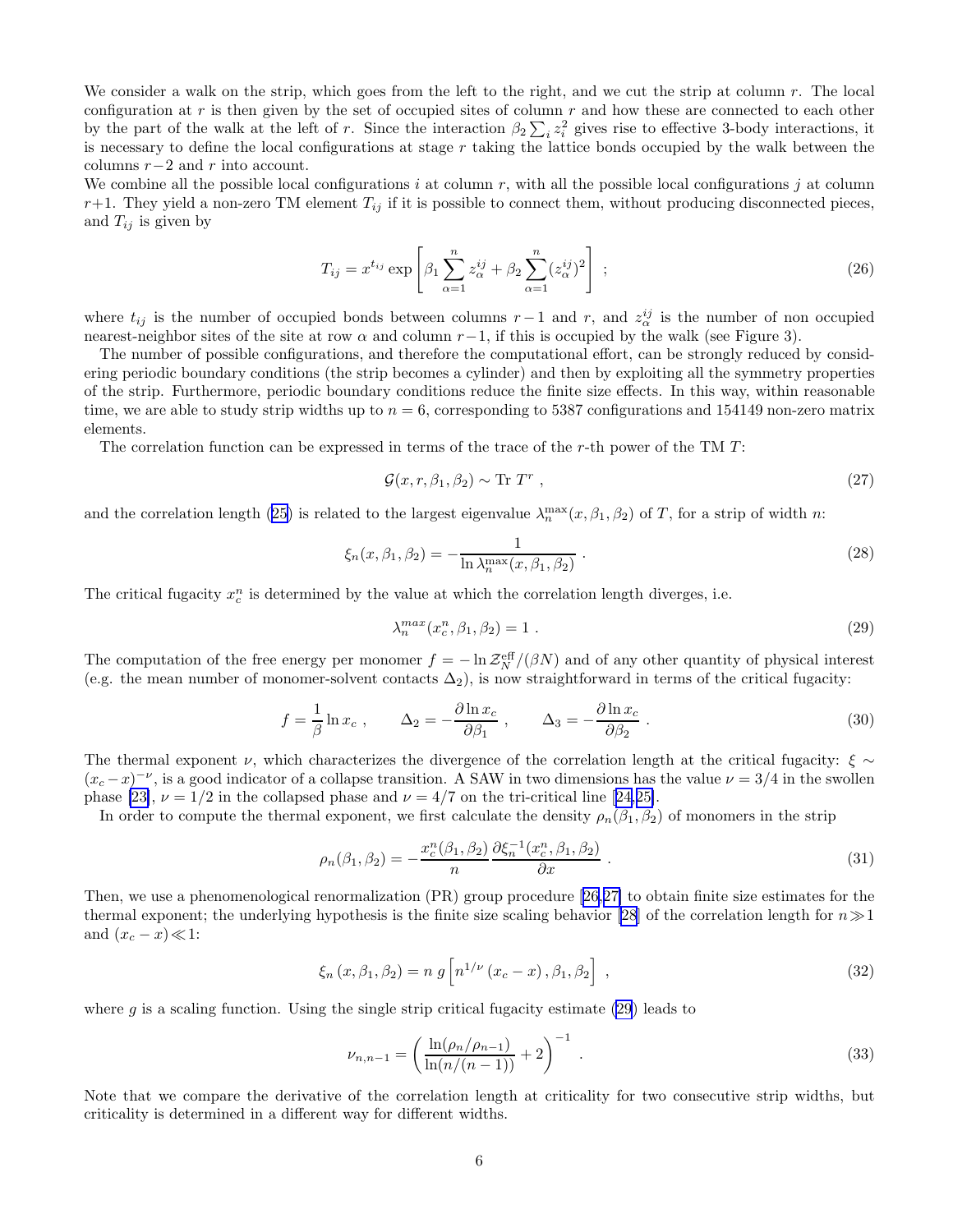<span id="page-6-0"></span>This is not the most accurate way of applying the ideas of the PR. In fact, the critical fugacity can be determined for two consecutive widths at once by

$$
\frac{\xi_n\left(x_c^{n,n-1}, \beta_1, \beta_2\right)}{n} = \frac{\xi_{n-1}\left(x_c^{n,n-1}, \beta_1, \beta_2\right)}{n-1} \,. \tag{34}
$$

This estimate is better than [\(29](#page-5-0)) and the thermal exponent can easily be obtained

$$
\nu_{n,n-1} = \left(\frac{\ln(\frac{\partial \xi_n(x_c^{n,n-1}, \beta_1, \beta_2)}{\partial x} / \frac{\partial \xi_{n-1}(x_c^{n,n-1}, \beta_1, \beta_2)}{\partial x}}{\ln(n/(n-1))} - 1\right)^{-1}.
$$
\n(35)

Nevertheless, we have used the rougher formulae([29\)](#page-5-0) and([33\)](#page-5-0), because solving (34) numerically, is a much harder task, especially in proximity of coexistence.

## VI. RESULTS

We will show that the trajectory that the system follows in the  $(\beta_1, \beta_2)$ -plane, for the different models with decreasing temperature, only depends on the fraction  $\lambda_0/\lambda \equiv \lambda_{\text{eff}}$ . The position on the trajectory at a given temperature, however, does depend on  $\lambda_0$  and  $\lambda$  separately. Although the trajectories can not be calculated analytically, we give a general qualitative picture, which will be confirmed by the numerical data.

The maximum strip width avalaible,  $n = 6$ , is rather small. Nevertheless, the data in the various plots already show a nice convergence, and we think that the obtained results are reliable. Moreover, we are mainly interested in qualitative features of the phase diagram and not in precise quantitative values of critical exponents or transition temperatures.

## A. Simple Annealing  $(a_0)$

After elimination of the temperature in [\(8](#page-2-0)), the locus of the trajectory in the  $(\beta_1, \beta_2)$ -plane is given by the equation

$$
g_{a_0}(\beta_1, \beta_2) \equiv \beta_2 - \frac{\lambda_{\text{eff}}^2 \beta_1^2}{2} = 0 , \qquad (36)
$$

which describes a parabola. As the temperature is positive, the  $(\beta_1 > 0)$ -branch of this parabola has to be considered, for  $\lambda_{\text{eff}} > 0$ , while the  $(\beta_1 < 0)$ -branch is relevant for  $\lambda_{\text{eff}} < 0$ .

Hence, at sufficiently low temperature, the chain will be always swollen, no matter how strongly hydrophobic  $\lambda_{\text{eff}}$  is (i.e.  $\lambda_{\text{eff}}$  < 0). We note here that the opposite result, i.e. even highly hydrophilic chains are compact at sufficiently low temperature, has been found by Garel et al. [[7\]](#page-10-0) in the corresponding continuum model, due to improper consideration of the incompressibility condition. This condition is automatically accounted for in the definition of our lattice model.

The typical behaviour for a strongly hydrophobic chain ( $\lambda_{\text{eff}} \ll -1$ ) is as follows. At high temperatures, it will be swollen for entropic reasons. Then with decreasing temperature, it will undergo a 2nd order θ-transition from swollen to collapsed. Finally, at even lower temperature, it will undergo a 1st order collapsed to swollen transition. We present a numerical evidence of this remarkable re-entrant behaviour in Figure 4: the crossings of the various n-estimatesof the thermal exponent are typical of  $\theta$ -point [[16](#page-11-0)] and are just around the value  $\nu_{\theta} \simeq 0.57$ , and the jump of the order parameter  $\Delta_2 = \langle \sum_i z_i/N \rangle$  provides strong evidence for the first order transition from the compact to the swollen phase; the value of the compact phase being  $\Delta_2 \simeq 0$ , and in the swollen phase  $\Delta_2 \simeq 2$ . We have thus shown that considering 3-body interaction does not change the universality class of the  $\theta$ -transition, as long as one is referring to the tri-critical line. Although not surprising, this result is not trivial in two dimensions. A more interesting theoretical question concerns the value of the thermal exponent in  $d = 2$  at the multi-critical point, but the TM approach employed here, is uneffective because of the limited strip width we are able to study.

We note here that we have considered the overall hydrophilicity  $\lambda_0$  to be constant. The chemical reactions that give rise to annealed hydrophilicities, however, may be temperature dependent and may cause  $\lambda_0$  to vary with temperature [\[29](#page-11-0)]. Nevertheless, the re-entrant behavior is a quite robust feature: even when  $\lambda_0$  diverges exponentially to  $-\infty$  ( $\lambda_0^*$ <0) with a rate  $\alpha > 0$ 

$$
\lambda_0(\beta) = \lambda_0^* \exp\left(\alpha \beta\right) \tag{37}
$$

re-entrant behavior is still observed for  $\alpha$  not too big.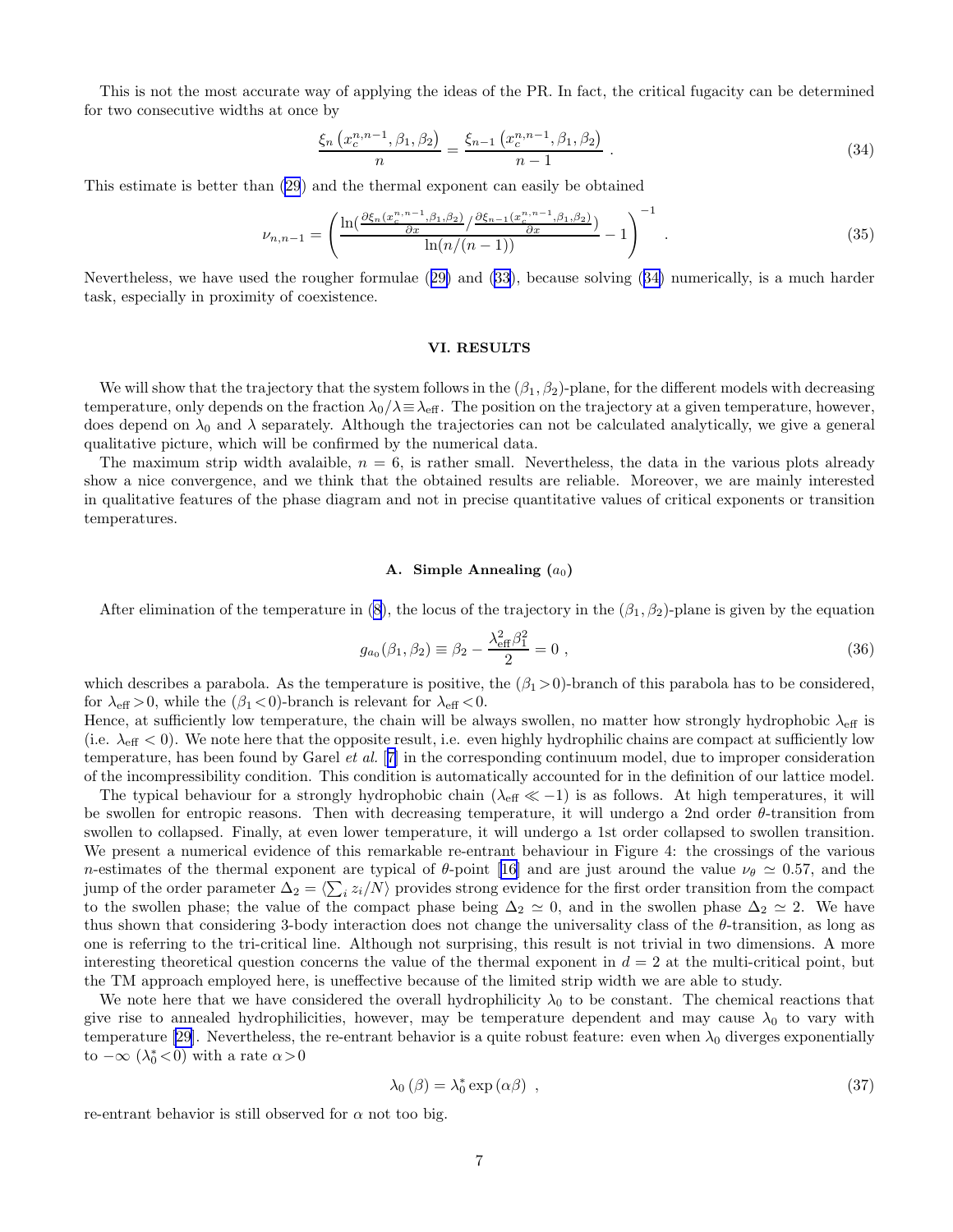## B. Fixing the Mean  $(a_1)$

<span id="page-7-0"></span>After elimination of the temperature in [\(11\)](#page-2-0), the locus of the trajectory in the  $(\beta_1, \beta_2)$ -plane is given by the equation

$$
g_{a_1}(\beta_1, \beta_2) \equiv \beta_1 - \sqrt{2\beta_2} \lambda_{\text{eff}} + 2\beta_2 \Delta_2(\beta_1, \beta_2) = 0 , \qquad (38)
$$

which has to be combined with condition([12\)](#page-2-0) (fixing the mean)

$$
\Delta_2(\beta) \equiv \Delta_2(\beta_1, \beta_2) = \frac{1}{N} \frac{\partial \ln \mathcal{Z}_N^{\text{eff}}(\beta_1, \beta_2)}{\partial \beta_1} = \frac{1}{N} \left\langle \sum_i z_i \right\rangle (\beta_1, \beta_2) . \tag{39}
$$

First, we show that equation (38) defines a unique trajectory  $\beta_1^{tr}(\beta_2)$ . It is easy to see that  $\partial g_{a_1}/\partial \beta_1 > 0$ ,  $\forall \beta_1$ ,  $\beta_2$ . Hence, we can apply the implicit function theorem, but only if  $\beta_2 < \beta_2^m$ , when  $g_{a_1}(\beta_1, \beta_2)$  is a continuous function of its arguments. For  $\beta_2 > \beta_2^m$ ,  $g_{a_1}(\beta_1, \beta_2)$  (in particular  $\Delta_2$ ), is discontinuous on the coexistence line  $\beta_1^{co}(\beta_2)$ . Since the discontinuity is developed in the thermodynamic limit, and since  $\partial g_{a_1}/\partial \beta_1 > 0$  for any finite N, the only possibility at coexistence is  $g_{sw} \equiv g_{a_1}(\beta_1 \downarrow \beta_1^{co}(\beta_2), \beta_2) > g_c \equiv g_{a_1}(\beta_1 \uparrow \beta_1^{co}(\beta_2), \beta_2)$  (the chain is collapsed for  $\beta_1 < \beta_1^{co}(\beta_2)$ and swollen otherwise). If  $g_{sw}$  and  $g_c$  have the same sign, (38) is still uniquely satisfied far away from coexistence. Instead, if  $g_{sw} > 0$  and  $g_c < 0$ , (38) can only be satisfied on the coexistence line. In this case, a fraction  $f_c$  of the chain is collapsed and the remaining fraction  $1 - f_c$  is swollen, so that physical mean values are mixtures of the pure phase values:

$$
\Delta_2(\beta) = f_c \ \Delta_{2,c}(\beta) + (1 - f_c) \ \Delta_{2,sw}(\beta) \ . \tag{40}
$$

Thus, equation (38) becomes a condition on  $f_c$ :

$$
f_c g_c + (1 - f_c) g_{sw} = 0.
$$
\n(41)

We now prove that at zero temperature  $(\beta_2 \to \infty)$  the only way to satisfy (38) for the chain, is to be at the coexistence line with  $f_c = \frac{1}{2}$ , i.e. half collapsed and half swollen, independently of the value of  $\lambda_{\text{eff}}$ , as far it is kept fixed. For  $\beta_1/a \simeq \beta_2 \rightarrow \infty$ , (38) becomes

$$
a + 2\Delta_2(\infty) = 0. \tag{42}
$$

As we have seen at the end of section [IV](#page-3-0), for  $a > -2$  the chain is swollen, and  $\Delta_{2,sw}(\infty) = 2$ , but (42) implies  $a = -4$ which is a contradiction. Similarly for  $a < -2$ , the chain is compact and  $\Delta_{2,c}(\infty) = 0$ , implying  $a = 0$ . Hence, the only remaining possibility is  $a = -2$ , i.e. coexistence of the swollen and the compact phase:

$$
\Delta_2(\infty) = f_c \Delta_{2,c} + (1 - f_c) \Delta_{2,sw} , \qquad (43)
$$

where  $f_c$  is the collapsed fraction of the chain at coexistence. Plugging this in (42), yields  $f_c = \frac{1}{2}$ , such that  $\Delta_2(\infty) = 1$ .

The phase separation already occurs at finite temperature, since condition (38) implies that  $\Delta_2(\beta_1, \beta_2)$  is a continuous function along the trajectory, and since the only way to reach the value  $\Delta_2(\infty) = 1$  continuously, is to move along the coexistence line.

All this, in combination with the numerical data, gives the following qualitative scenario of what happens lowering the temperature:

• There exists a particular value  $\lambda_m < 0$  such that for  $\lambda_{\text{eff}} = \lambda_m$  the trajectory passes through the multi-critical point, and then follows the coexistence line.

• For  $\lambda_{\text{eff}} > \lambda_m$ , the trajectory hits the coexistence line coming from the swollen phase, and this will happen further away from the multi-critical point the larger  $\lambda_{\text{eff}} - \lambda_m$  is. Then, it follows the coexistence line, and the collapsed fraction  $(f_c)$  of the chain steadily increases to become  $\frac{1}{2}$  at zero temperature.

• For  $\lambda_{\text{eff}} < \lambda_m$ , the trajectory hits the coexistence line coming from the compact phase. This means that the chain first collapses with a 2nd order θ-transition, before the trajectory hits the coexistence line. Then, it follows the coexistence line, and the collapsed fraction  $(f_c)$  of the chain steadily decreases to become  $\frac{1}{2}$  at zero temperature.

This qualitative scenario is confirmed by the numerical evidence shown in Figures 5 and 6. They respectively show the numerical results for the trajectory in the  $(\beta_1, \beta_2)$ -plane, and the variation of the order parameter  $\Delta_2(\infty)$  with temperature.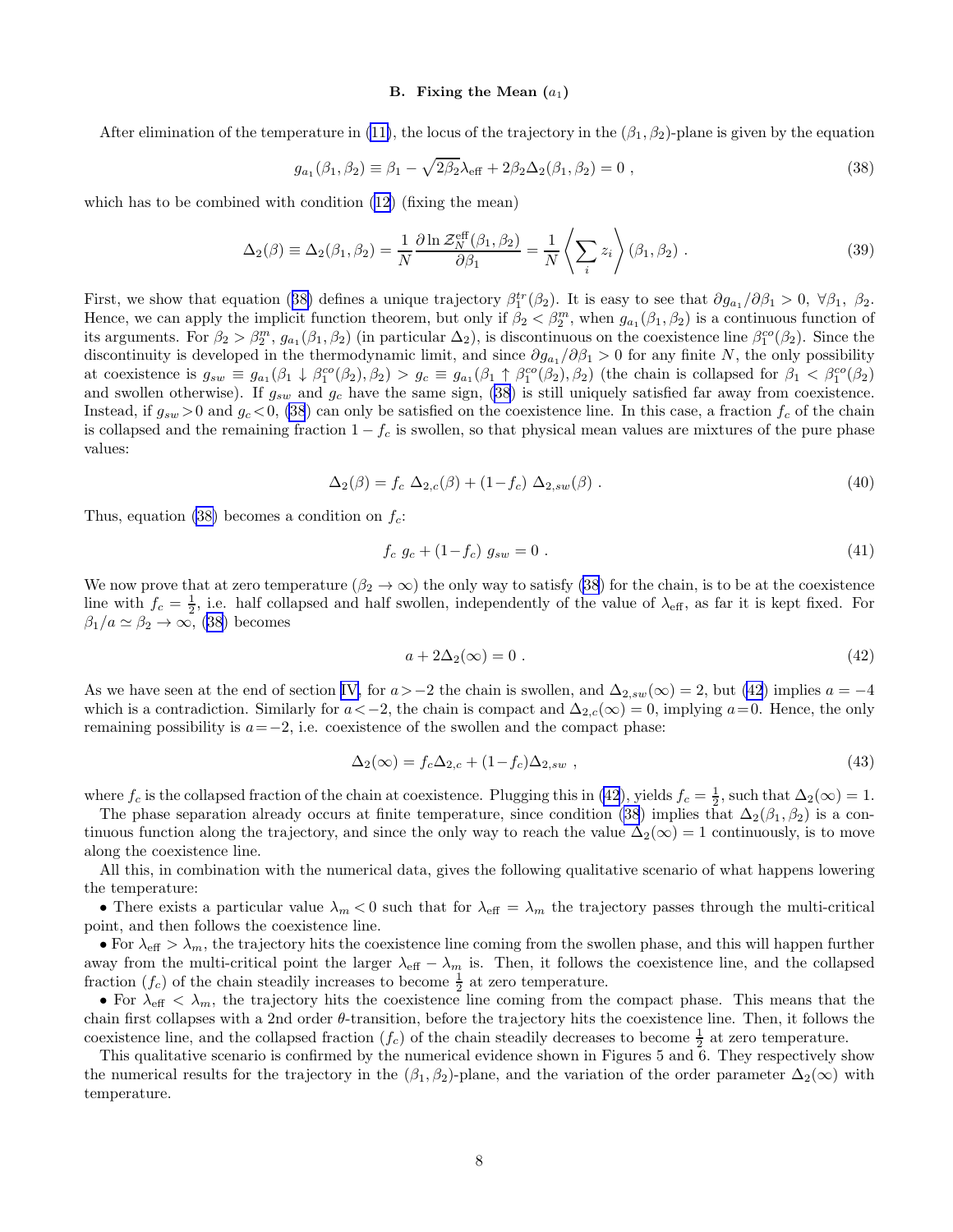### C. Fixing the Mean and the Variance  $(a_2)$

<span id="page-8-0"></span>Using [\(17\)](#page-3-0) and [\(16](#page-3-0)), we obtain  $\lambda \beta = (\beta_1 + 2\Delta_2\beta_2)/\lambda_{\text{eff}} \equiv \chi > 0$ , and the locus of the trajectory in the  $(\beta_1, \beta_2)$ plane is given by the following equation

$$
g_{a_2}(\beta_1, \beta_2) \equiv \frac{\chi^2}{2\beta_2} - \frac{1}{2} \sqrt{\frac{1}{4} + \chi^2 \left(\Delta_3 - \Delta_2^2\right)} = 0 \tag{44}
$$

where $\Delta_2(\beta)$  is defined as in ([39\)](#page-7-0), and

$$
\Delta_3(\beta) \equiv \Delta_3(\beta_1, \beta_2) = \frac{1}{N} \frac{\partial \ln \mathcal{Z}_N^{\text{eff}}(\beta_1, \beta_2)}{\partial \beta_2} = \frac{1}{N} \left\langle \sum_i z_i^2 \right\rangle (\beta_1, \beta_2) . \tag{45}
$$

The qualitative behaviour of the trajectories in the phase plane is very similar to that of the previous subsection. The collapsed fraction  $f_c$  of the chain, however, does depend on  $\lambda_{\text{eff}}$  at zero temperature. In order to show this, we repeat the same argument as before. For  $\beta_1/a \equiv \beta_2 \rightarrow \infty$ , condition (44) simplifies to

$$
a + 2\left(\Delta_2(\infty) - \lambda_{\text{eff}}\sqrt{\Delta_3(\infty) - \Delta_2^2(\infty)}\right) = 0,
$$
\n(46)

which is the analogous of equation [\(42](#page-7-0)). For  $a > -2$  the chain is swollen and  $\Delta_{2,sw}(\infty) = 2$ ,  $\Delta_{3,sw}(\infty) = 4$ , but (46) implies  $a = -4$  which is a contradiction. For  $a < -2$  the chain is collapsed, and  $\Delta_{2,c}(\infty) = \Delta_{3,c}(\infty) = 0$  leads to  $a = 0$ . Again, we conclude that the chain is at coexistence at zero temperature, but in this case using [\(43](#page-7-0)) and the analogous formula for  $\Delta_3(\infty)$ , we get the following condition for the collapsed fraction  $f_c$  of the chain:

$$
f_c = \frac{1}{2} \left[ 1 - \frac{\lambda_{\text{eff}}}{\sqrt{1 + \lambda_{\text{eff}}^2}} \right].
$$
 (47)

In Figure 7 the numerical results are shown for the variation of the order parameter  $\Delta_2$  with temperature. The analogous of Figure 6 with the trajectories in the  $(\beta_1, \beta_2)$ -plane turns out to be indistinguishable from Figure 6 itself, and is therefore not shown.

The behaviour of the chain seems qualitatively unchanged adding the constraint on the variance with respect to the fixed mean case. It can easily be verified that for  $\lambda_0 = 0$  equations [\(38](#page-7-0)) and (44), defining the trajectories in the  $(\beta_1, \beta_2)$  $(\beta_1, \beta_2)$  $(\beta_1, \beta_2)$ -plane, are equal, and they are qualitatively very similar for  $\lambda_0 \neq 0$ . If we compare the free energies ([13\)](#page-3-0) and ([19\)](#page-3-0), however, taking the proper values of  $\beta_0$  into account, we find that the constraint on the variance is crucial for the low temperature behaviour of the free energy. In the fixed mean case (like in the simple annealed case), the free energy diverges linearly to  $-\infty$  with  $\beta$ , whereas fixing also the variance yields a finite free energy. The divergence can easily be understood. A fraction (all, in the simple annealed case) of the monomers want to be as hydrophilic as possible and to maximize their solvent contacts, in order to minimize the energy, while the other fraction has to be very hydrophobic to keep the mean finite. For entropical reasons the fractions are exactly  $\frac{1}{2}$ . This is illustrated in Figure 8, where the free energies are compared for the various cases for the same values of  $\lambda_0$  and  $\lambda$ .

#### D. Towards the Quenched Average

So far, we have only fixed overall moments of the type  $\sum_i \lambda_i^l$ ,  $l \in \mathbb{N}$ . In this way, we do not impose the  $\lambda_i$ to be independent variables. Or equivalently, even if we fix all the overall moments, the  $\lambda_i$  still have the complete freedom to rearrange themselves along the chain. Hence, we can assume that fixing both mean and variance may be a good approximation for a hetero-polymer, whose hydrophobicities are fixed, but are allowed to migrate. In a protein, however, not only the hydrophilicities, but also the positions along the chain are fixed. This corresponds to the quenched case.

In order to get a reasonable approximation by means of annealed averages, one should also ensure the independence of the  $\lambda_i$ . A first try might be to impose e.g.  $\langle \sum_i \lambda_i \lambda_{i+1} \rangle/N = \lambda_0^2$ , but after performing the average, one discovers immediately that this would involve a coupling between all the  $z_i$ , which, obviously, can not be done by the TM method. Instead as a first approach, one could start with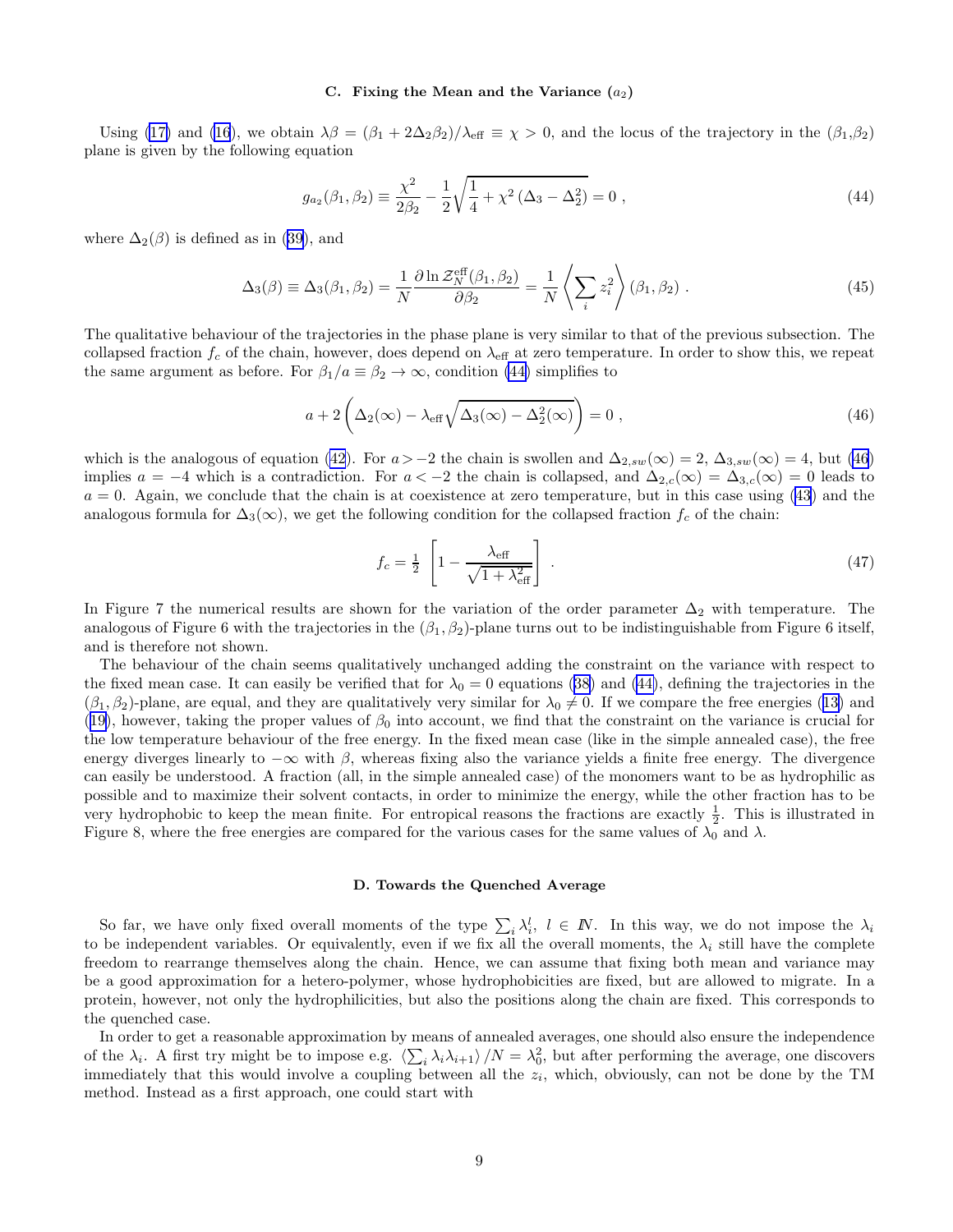$$
\left\langle \left\langle \exp\left(-\frac{1}{2}\sum_{j,k} (\lambda_j - \lambda_0) M_{jk} (\lambda_k - \lambda_0) + \sum_j \lambda_j \beta(z_j - \hat{h}) - \log(P(\{\lambda_i\})) \right\rangle \right\rangle, \right\rangle,
$$
  

$$
M_{jk} \equiv \int_0^{2\pi} \frac{dq}{2\pi} \frac{\exp(iq(j-k))}{(\hat{s} + \hat{d}\cos(q))}.
$$
 (48)

<span id="page-9-0"></span>After performing the average, this results in the following expression (up to constants)

$$
\exp\left(\frac{\beta^2}{2}\sum_{j,k}(z_j-\hat{h})M_{jk}^{-1}(z_k-\hat{h})+\lambda_0\beta\sum_j(z_j-\hat{h})+\frac{N}{2}\log\left[\hat{s}+\sqrt{\hat{s}^2-\hat{d}^2}\,\right]\right),\qquad M_{jk}^{-1}\equiv\hat{s}\,\,\delta_{j,k}+\frac{\hat{d}}{2}(\delta_{j,k-1}+\delta_{j,k+1})\,.
$$
\n(49)

We have introduced the Lagrange multipliers  $\hat{h}$ ,  $\hat{s}$  and  $\hat{d}$ , which combined fix  $\left\langle \sum_j \lambda_j \right\rangle = N \lambda_0$ ,  $\left\langle \sum_j \lambda_j^2 \right\rangle = N(\lambda_0^2 + \lambda^2)$ , and  $\left\langle \sum_{j>k} \lambda_j M_{jk} \lambda_k \right\rangle = \lambda_0^2 \sum_{j>k} M_{jk}$ , which ensures the independence of a linear combination of the  $\lambda_j$ . We expect

that fixing the latter, may already qualitatively describe the quenched case very well. The only reason we did not do the numerics of this case, is of a purely practical nature. In order to calculate  $\langle \sum_i z_i z_{i+1} \rangle$ , we have to consider configurations on 3 colums instead of on 2. This increases the size of the transfer matrix so drastically that we would have to limit ourselves to very narrow strip widths. Furthermore, we have an extra self consistency equation (i.e. for ˆd) to solve numerically. All this makes it unfeasible (in terms of CPU time) for us at the moment, to perform this calculation for a reasonable strip width (i.e.  $> 4$ ).

Nevertheless, one may anticipate that some of the typical behaviour found for annealed averages, should not be present for the quenched case. The re-entrant behaviour at intermediate temperatures is due to the competition between the configurational entropy and the energy on the one hand, and the entropy of the  $\lambda_i$  distribution on the other hand. In the quenched case, the entropy of the  $\lambda_i$  distribution is absent, and hence re-entrant behaviour, if present at all, can not have its origin there. The phase separation (in low dimensions) is due to the possibility for the monomers to rearrange and to form a hydrophobic compact core. Since this is not possible for the quenched polymer, we do not expect macroscopic phase separation in that case. Instead, microscopic phase separation seems to play an important role for quenched sequences[[9,10](#page-10-0)]. However, one might expect the quenched polymer to behave as an effective homo-polymer, where the groundstate is either swollen or compact, depending on the value  $\lambda_{\text{eff}}$ .

# VII. DISCUSSION OF RESULTS

We have studied a simple lattice model for a random hydrophobic-hydrophilic chain in a solvent, with a Gaussian distribution for the hydrophilicities. We have considered the case of annealed disorder, without constraints, and with constraints on the first and second moments of the overall hydrophobicity.

We have obtained both exact analytical results (mainly at  $T = 0$ ), and numerical ones, employing the transfer matrix technique on a 2d square lattice. One may ask whether the  $2d$  results are relevant in  $3d$  too. For example, in the random sequence model with charge product interaction, a simple mean field argument shows that  $d = 2$  is a very peculiar case[[30\]](#page-11-0). For the considered model, analytical results at the mean field level [\[7](#page-10-0)] do not show any qualitative difference between different spatial dimensions, and our exact results at  $T = 0$  exhibit the same qualitative behavior for any  $d > 1$ . Hence, we believe the TM results in 2d to be meaningful in any dimension  $d > 1$ .

We now discuss our results and compare them with the ones obtained by Garel *et al.* [\[7](#page-10-0)] in the corresponding continuum model. The main result of [\[7](#page-10-0)] is the fact that the annealed and quenched cases are very similar. They find that, at sufficiently low temperature, the polymer is always collapsed, even for hydrophilic chains  $\lambda_0 > 0$ . Depending on the average degree of hydrophobicity, the transition to the collapsed phase is either first or second order.

• For the simple annealed case  $(a_0)$ , we have shown that for any hydrophobicity  $\lambda_0 > 0$  the chain is always swollen, while for any  $\lambda_0 < 0$ , the chain is swollen at sufficiently low temperature. Using transfer matrix techniques, we have found that, for sufficiently negative  $\lambda_0$ , a temperature interval  $(T_1, T_2)$  exists, where the chain is collapsed. Coming from the high temperature region the chain undergoes a standard 2nd order  $\theta$ -point transition at  $T_2$  (in the same universality class as homo-polymers[[25\]](#page-11-0)). Lowering the temperature further, the chain undergoes a 1st order (re-entrant) transition at  $T_1$  towards the swollen phase.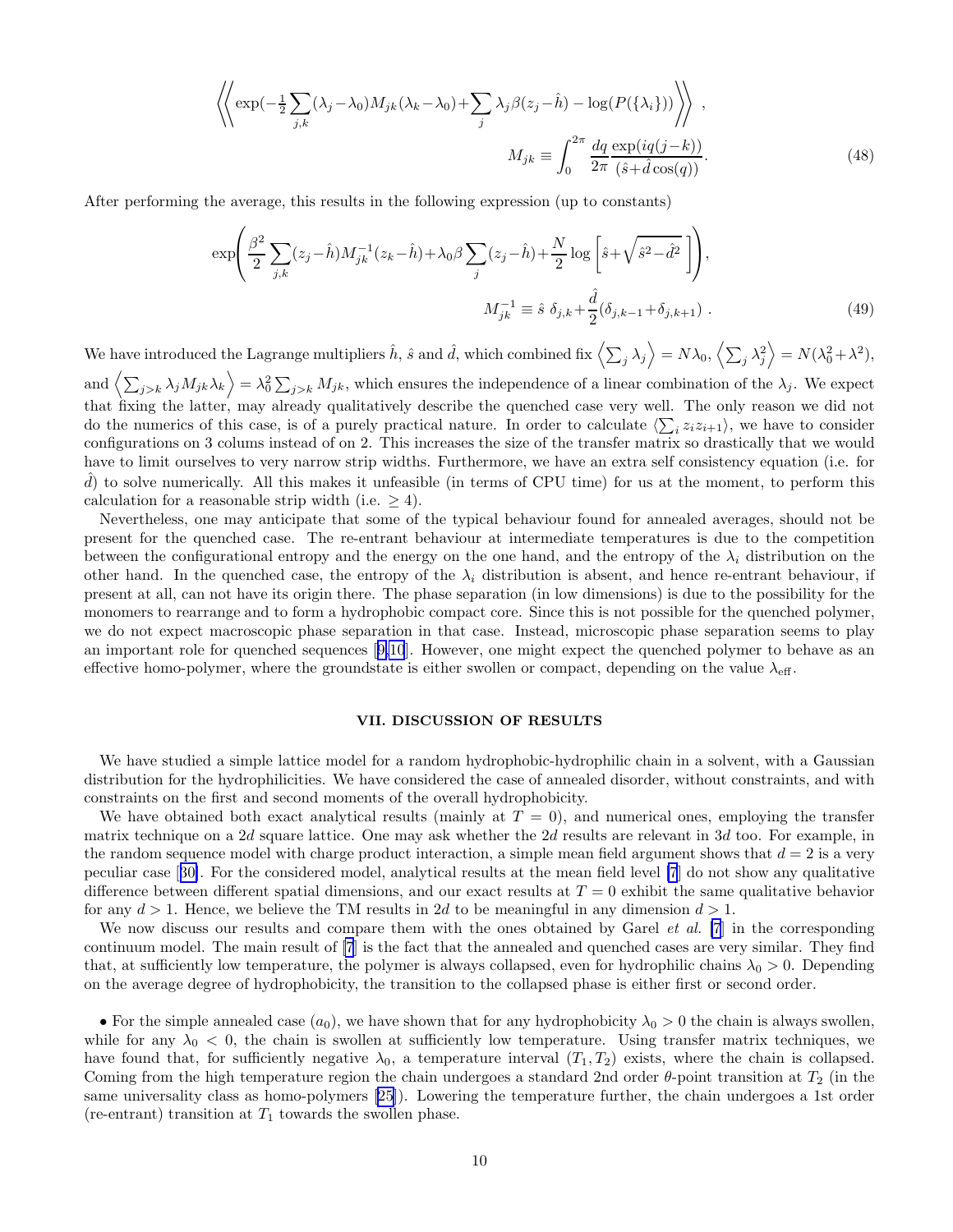<span id="page-10-0"></span>Hence, in the annealed case, we come to the opposite conclusion for the low temperature behavior as predicted by Garel *et al.* [7]. Nevertheless, if one takes the incompressibility of the monomer-solvent system properly into account (i.e. putting an upper bound on the monomer density), it is possible to recover the same qualitative picture in the continuum model of [7], too.

• In the annealed case with fixing the mean  $(a_1)$ , we have found that, for any  $\lambda_{\text{eff}}$ , there is coexistence of the swollen and the collapsed phase (phase separation) at sufficiently low temperature, and the chain is exactly half collapsed and half swollen at  $T = 0$ . For  $\lambda_{\text{eff}} < \lambda_m$ , a temperature interval  $(T_1, T_2)$  exists where the chain is collapsed. At  $T_2$ the chain undergoes a 2nd order  $\theta$ -transition from the swollen phase, while at  $T_1$  a fraction of the chain swells, and lowering the temperature, the swollen fraction steadily increases to the  $T=0$  value  $\frac{1}{2}$ . For  $\lambda_{\text{eff}} > \lambda_m$  a temperature  $T_1$  exists above which the chain is swollen. At  $T_1$  a fraction of the chain collapses, and lowering the temperature, the collapsed fraction of the chain increases steadily to the  $T = 0$  value  $\frac{1}{2}$ .

As already noted in section [III](#page-1-0), the expressions for the quenched case of [7] are exactly the same as the ones we obtain for the continuum model in the case  $(a_1)$ . Using a one-parameter Gaussian trial wave function for the monomer density, Garel *et al.* [7] find a collapsed phase for any  $\lambda_{\text{eff}}$  at low temperature. Inspired by the observation that they in fact describe the case  $(a_1)$ , and by the phase separation observed in our lattice model, we tried a one-parameter trial function with a hydrophobic compact core (fraction  $f_c$ ) and hydrophilic swollen tails (phase separation). In the low temperature limit, we recover the result  $f_c = \frac{1}{2}$ , and obtain a free energy that is considerably lower than the one obtained using the trial function of [7].

Note that the free energy diverges linearly to  $-\infty$  for  $T \to 0$ , as in the annealed case (see Figure 8). The same kind of divergence appears in the quenched free energy computed in [7], but the quenched free energy should not diverge at zero temperature.

• In the annealed case with fixed mean and variance  $(a_2)$ , we have found very similar results as for the case  $(a_1)$ . The main differences are that the collapsed fraction of the chain at  $T = 0$  depends on  $\lambda_{\text{eff}}$  [\(47\)](#page-8-0), and that the free energy does not diverge at  $T = 0$ . We repeated these calculations for the continuum model, and again we find that at  $T = 0$  the phase separation trial function yields a finite groundstate energy lower than the one obtained with a Gaussiantrial function, and the collapsed fraction of the chain  $(f_c)$  is found to be exactly ([47\)](#page-8-0).

We conclude that, on the one hand we have good evidence that lattice and continuum models exhibit the same qualitative behavior, if constrained annealing is considered. On the other hand, a good equilibrium description in the case of quenched disorder for this model seems to be lacking at present, and carrying on the constrained annealing approximation procedure (e.g. by fixing correlations between different hydrophilicities, as explained in the previous section) may be one way to address the problem of quenched disorder.

## ACKNOWLEDGEMENTS

We would like to thank H. Orland for stimulating discussions.

- [1] J. Bryngelson and P. G. Wolynes, *Proc. Natl. Acad. Sci. USA* 84, 7524 (1987).
- [2] T. Garel and H. Orland, *Europhys. Lett.* 6, 307 (1988).
- [3] E. I. Shakhnovich and A. M. Gutin, *Biophys. Chem.* 34, 187 (1989).
- [4] Following C. B. Anfinsen, *Science* 181, 223 (1973), we assume that proteins in solution are in thermodynamic equilibrium.
- [5] K. A. Dill, *Biochem.* 29, 7133 (1990).
- [6] S. P. Obukhov, *J. Phys. A* 19, 3655 (1986).
- [7] T. Garel, L. Leibler and H. Orland, *J. Phys. II France* 4, 2139 (1994).
- [8] D. Thirumalai, V. Ashwin and J.K. Bhattacharjee, *Phys. Rev. Lett.* 77, 5385 (1996).
- [9] E. G. Timoshenko, Yu. A. Kuznetsov and K. A. Dawson, *Phys. Rev. E* 53 (4), 3886 (1996); [cond-mat/9802230](http://arxiv.org/abs/cond-mat/9802230) (1998).
- [10] A. Moskalenko, Yu. A. Kuznetsov and K. A. Dawson, [cond-mat/9702175](http://arxiv.org/abs/cond-mat/9702175) (1997).
- [11] T. J. Morita, *Math. Phys.* 5, 1401 (1964).
- [12] R. Brout, *Phys. Rev.*, 115, 824 (1959).
- [13] R. Kühn, *Z. Phys. B* 100, 231 (1996).
- [14] C. Itzykson and J. M. Drouffe, *Statistical Field Theory*, (Cambridge University Press, Cambridge, 1989)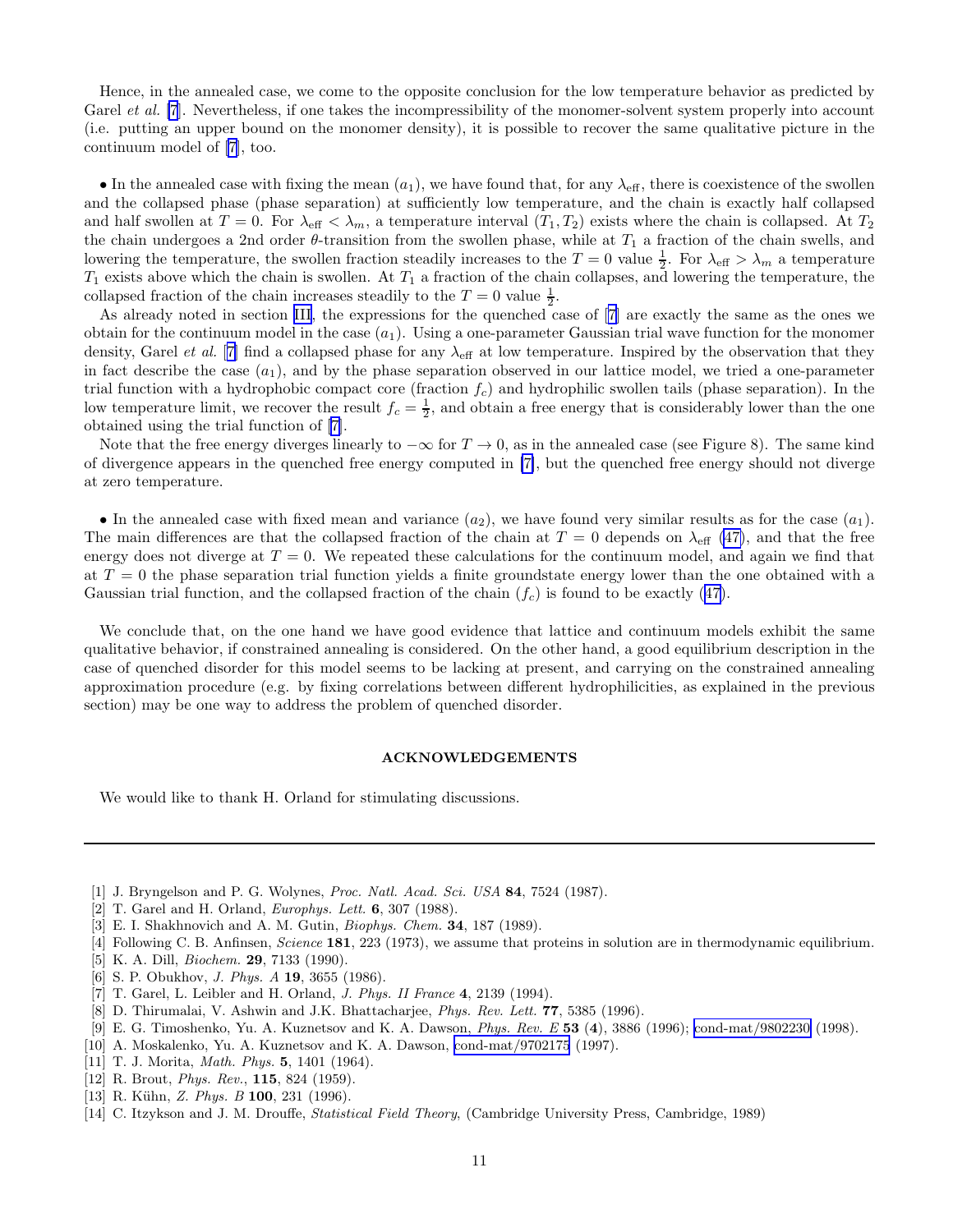- <span id="page-11-0"></span>[15] P. G. de Gennes, *Scaling Concept in Polymer Physics*, (Cornell University Press, Ithaca, New York, 1979).
- [16] H. Saleur, *J. Stat. Phys.* 45, 419 (1986).
- [17] F. Seno and A. L. Stella, *J. Phys.* (Paris) 49, 739 (1988); *Europhys. Lett.* 7, 605 (1988).
- [18] P. G. de Gennes, *J. Physique Lett.* 39, L55 (1975).
- [19] C. J. Camacho and T. Schanke *Europhys. Lett.* 37 603 (1997).
- [20] O. J. Klein *J. Stat. Phys.* 23 561 (1980).
- [21] B. Derrida, *J. Phys. A: Math. Gen.* 14, L5 (1981).
- [22] H. Saleur and B. Derrida, *J. Stat. Phys.* 44, 225 (1986).
- [23] B. Nienhuis, *Phys. Rev. Lett.* 49, 1062 (1982).
- [24] A. Coniglio, N. Jan, I. Majid and E. Stanley, *Phys. Rev. B* 35, 3617 (1987).
- [25] B. Duplantier and H. Saleur, *Phys. Rev. Lett.* 59, 539 (1987).
- [26] M. P. Nightingale, *Physica A* 83, 561 (1976).
- [27] B. Derrida and L. de Seze, *J. Physique* 43, 475 (1982).
- [28] M. E. Fisher and N. B. Barber, *Phys. Rev. Lett.* 28, 1516 (1972).
- [29] H. Orland, private communications.
- [30] C. D. Sfatos, A. M. Gutin and E. I. Shakhnovich, *Phys. Rev. E* 48, 465 (1993).

## Figure Captions

Fig. 1. Qualitative phase diagram in the  $(\beta_1,\beta_2)$  plane: the solid line is the tri-critical  $\theta$ -line which ends in the multi-critical point; the dashed line is the coexistence line.

Fig. 2. Mean number of monomer-solvent close contacts  $\Delta_2(\beta_1, \beta_2)$  at varying  $\beta_1$  for different fixed values of  $\beta_2$ , with strip width from 2 to 6. The compact-to-swollen transition is continuous for  $\beta_2 < \beta_2^m$  and first order for  $\beta_2 > \beta_2^m$ , with the (very raw) estimate  $\beta_2^m \simeq 0.75$ .

Fig. 3. Example of a transfer matrix element. Empty circles are solvent molecules and dashed lines show the nearest-neighbor monomer-solvent contacts. Configuration  $i$  is defined at column  $r$  and takes into account how the walk steps back to column  $r-2$  (solid line in (b)). Configuration j is defined at column  $r+1$  and takes into account how the walk steps back to column  $r - 1$ , and thus, partially overlaps with configuration i. The dotted line in (b) shows the non overlapping part of configuration  $j$ . In this example the quantities needed for the computation of the matrix elements [\(26](#page-5-0)) are  $t_{ij} = 5$  and  $z^{ij} = (0, 0, 2, 0, 2, 0)$  (the sites of column  $r - 1$  are ordered from the top to the bottom of the strip).

**Fig. 4.** Mean number of monomer-solvent close contacts  $\Delta_{2,n}$  and thermal exponent  $\nu_{n,n-1}$  at varying temperature, with strip width n from 2 to 6, in the case of unconstrained annealing with  $\lambda_0 = -1$  and  $\lambda = 0.7$ . Evidence is provided for a second order swollen-to-compact  $\theta$ -transition (see the crossings of different *n*-estimates of the thermal exponent around the  $\theta$ -value  $\nu_{\theta} \simeq 0.57$ ), and for a first order compact-to-swollen transition (see the abrupt jump of the order parameter  $\Delta_{2,n}$ ). The thermal exponent strongly fluctuates at the first order transition due to the phenomenological renormalization method employed for its calculation.

Fig. 5. Mean number of monomer-solvent close contacts  $\Delta_{2,n}$  at varying temperature, with strip width n from 2 to 5, in the fixed mean case. The behavior of the order parameter is the same (swollen at high temperature and then θ-transition to the collapsed phase) as in the annealed case (see Figure 3) until coexistence starts at  $β ≈ 1.7$  and  $Δ_{2,n}$ starts increasing slowly; the asymptotic  $(\beta \to \infty)$  value is  $\Delta_2 = 1$ . The behavior of the thermal exponent is the same as in the annealed case until coexistence starts. At coexistence the thermal exponent should be the same as in the swollen phase, as far as a finite fraction of the chain is swollen, but due to limited numerical precision we get higly fluctuating values.

Fig. 6. Trajectories in the  $(\beta_1,\beta_2)$  plane for different values of  $\lambda_{\text{eff}}$  in the fixed mean case, with strip width  $n=5$ . The transition line has been located at the crossing of two consecutive n-estimates of  $\Delta_2$  (see Figure 2).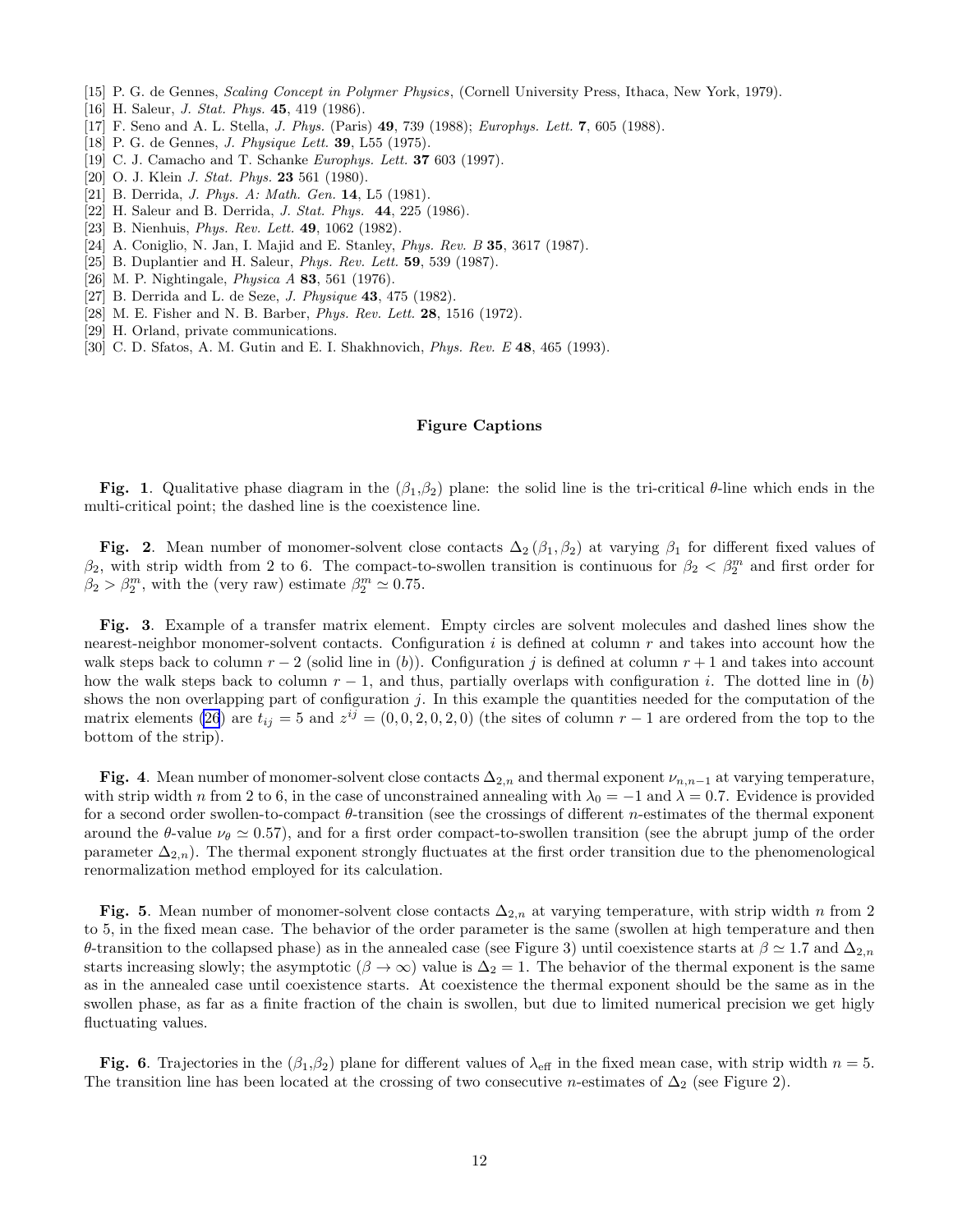Fig. 7. As in Figure 5, in the fixed mean and variance case. The asymptotic  $(\beta \to \infty)$  value is  $\Delta_2 \simeq 0.18$  (see equation([47\)](#page-8-0)).

Fig. 8. Free energies  $f_{a_0}$ ,  $f_{a_1}$  and  $f_{a_2}$ , of the three considered annealed cases, at varying temperature, with the same  $\lambda_{\text{eff}}$ , and strip width  $n = 5$ . While  $f_{a_0}$  and  $f_{a_1}$  diverge linearly to  $-\infty$  as  $\beta \to \infty$ ,  $f_{a_2}$  is constant in the same limit.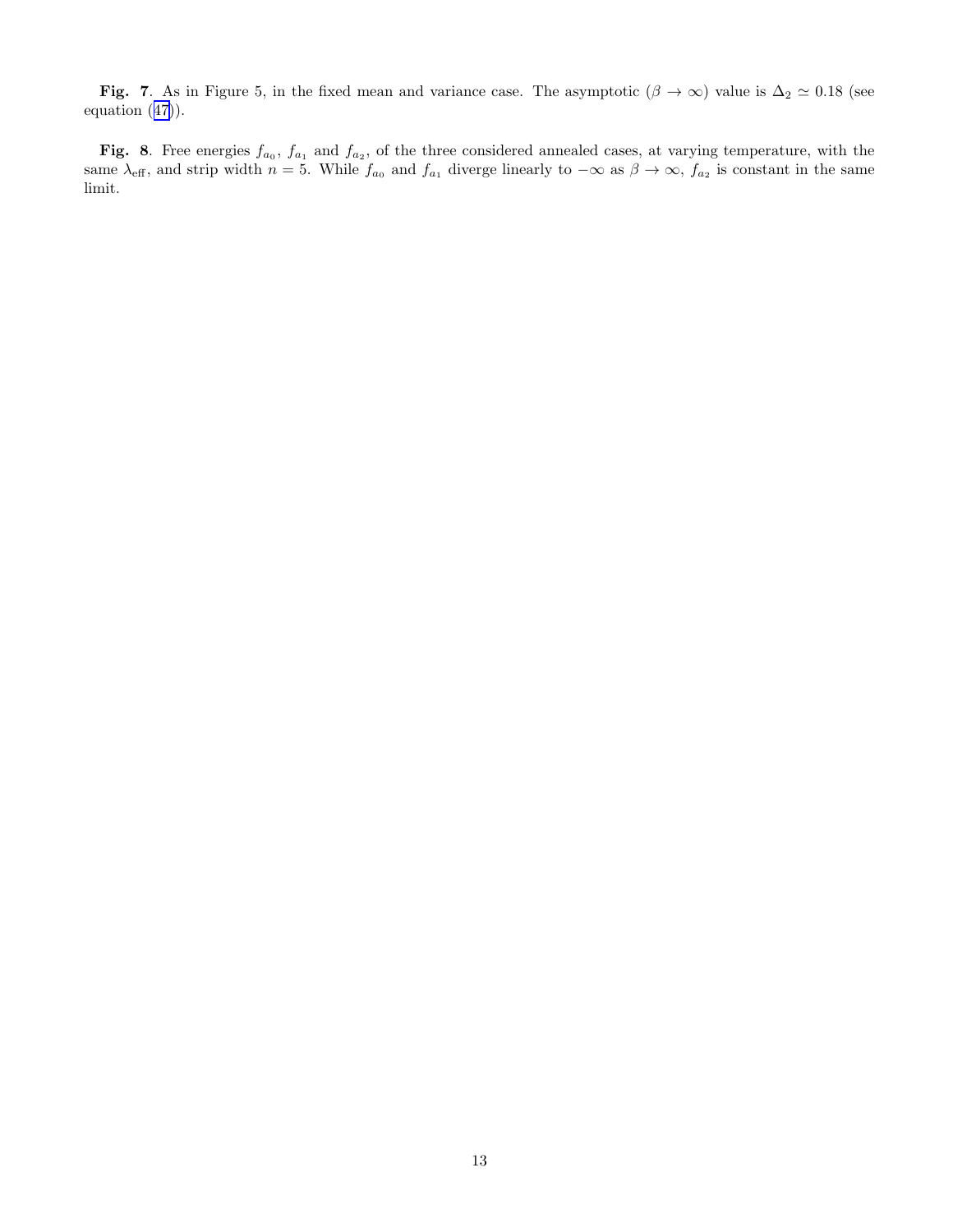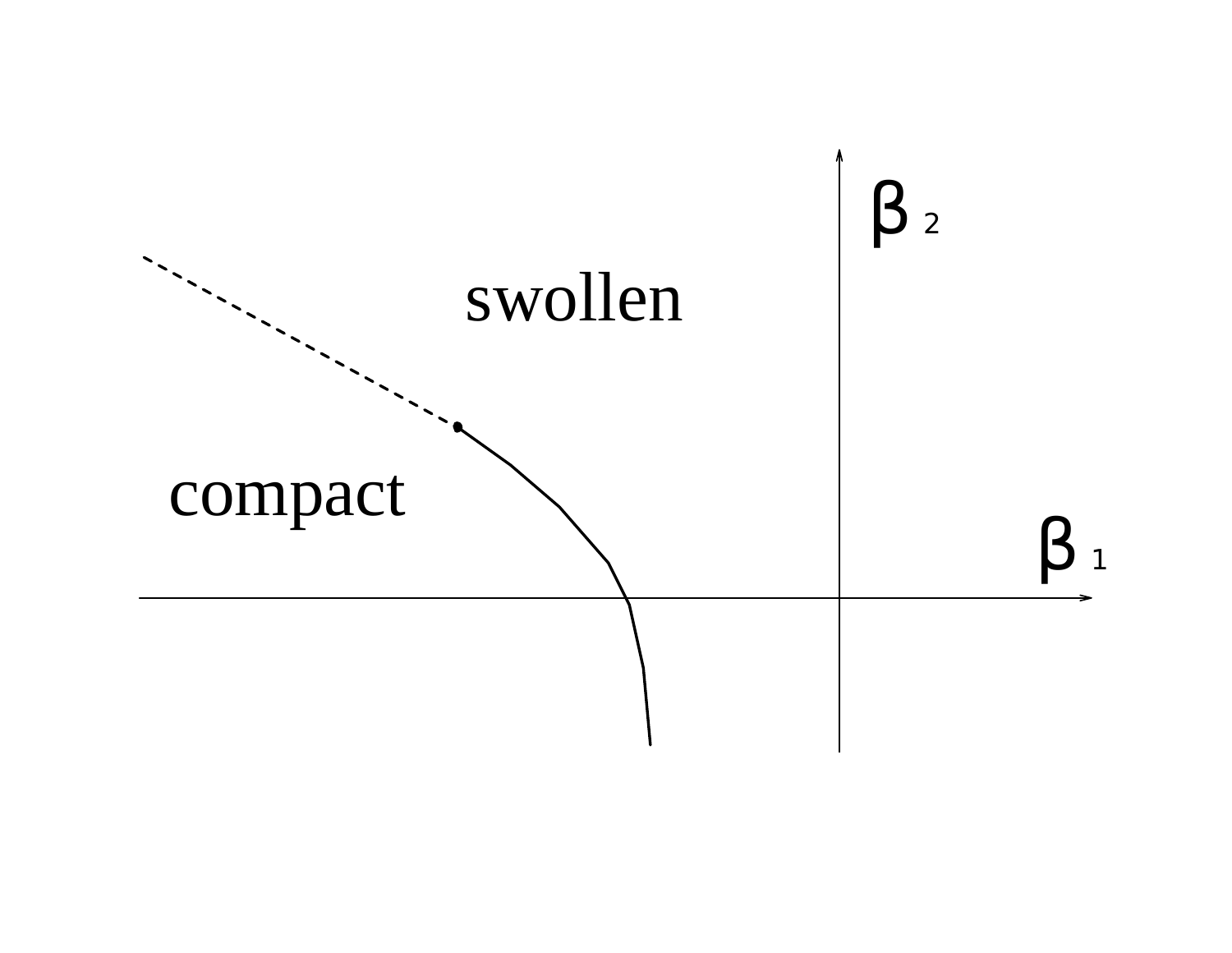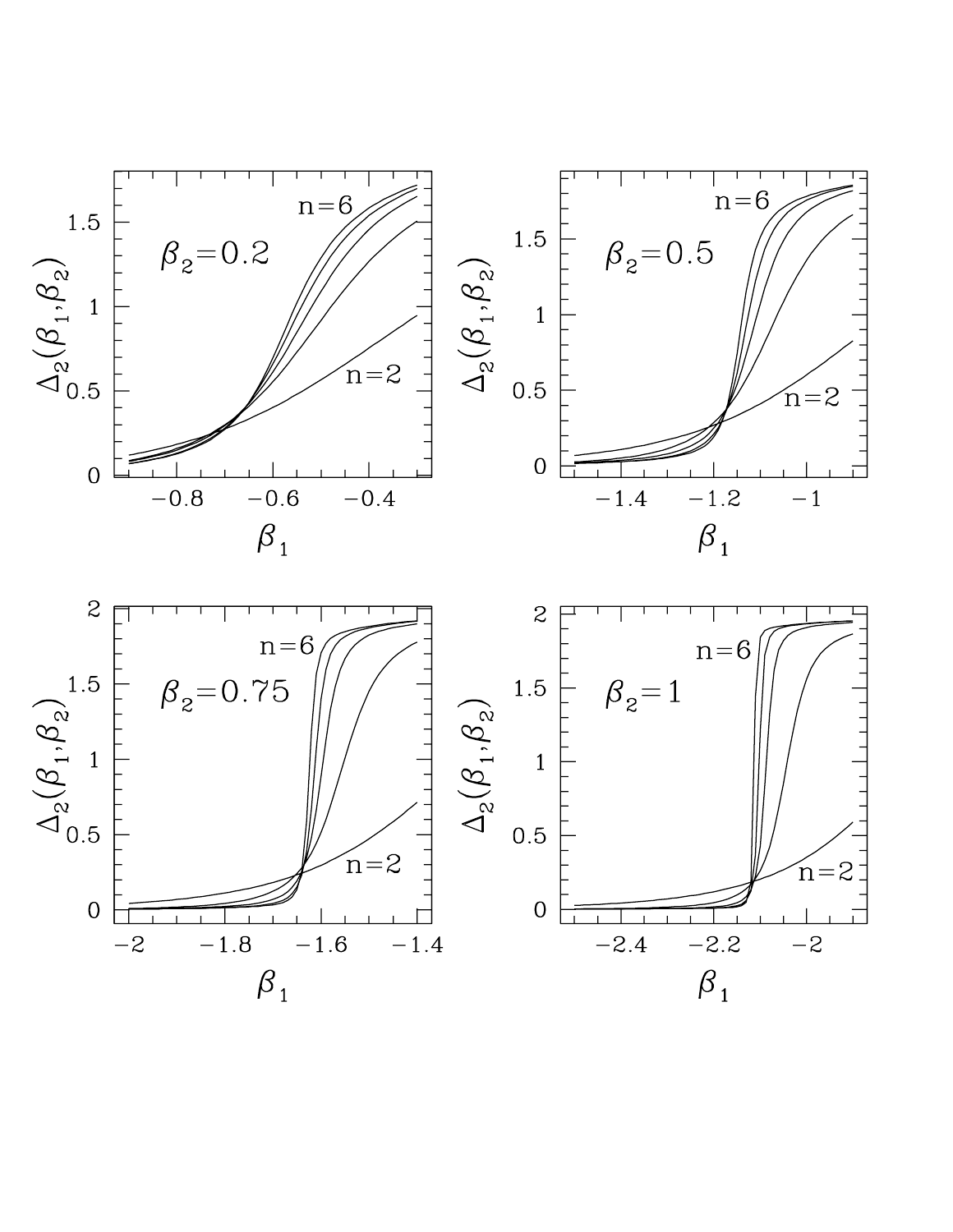



(a)  $(b)$ 

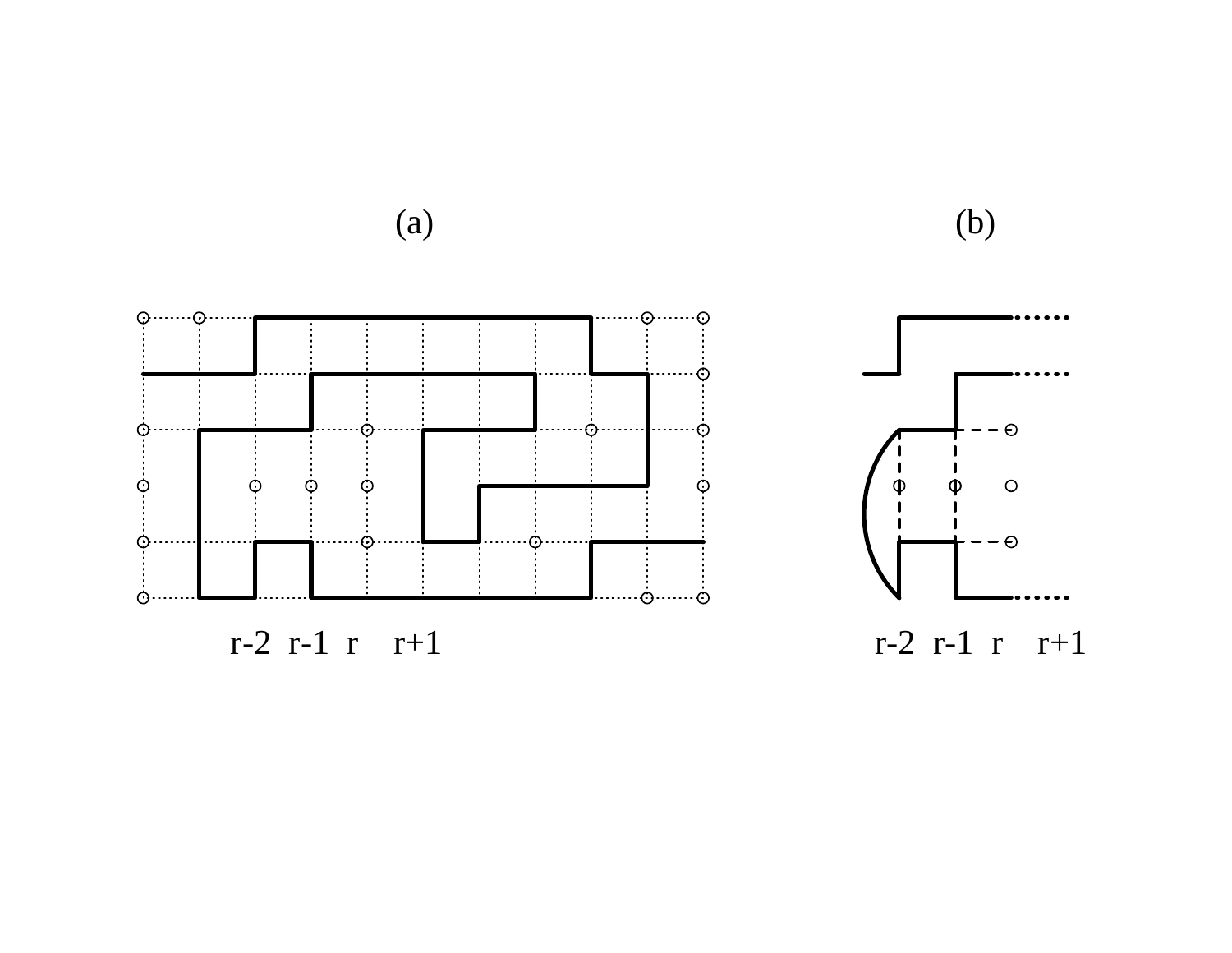

Annealed

$$
\lambda_0 = -1 \ ; \ \lambda = 0.7
$$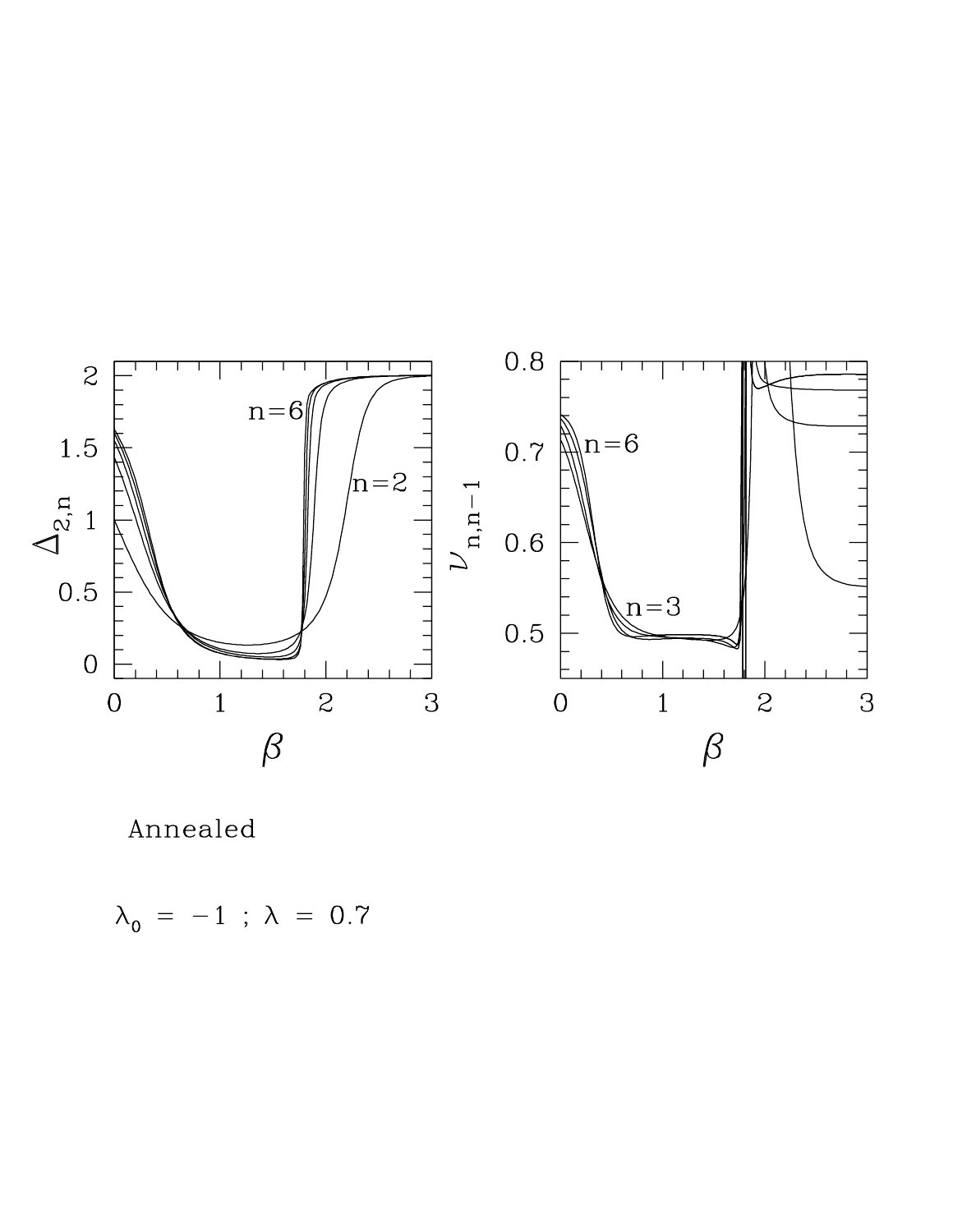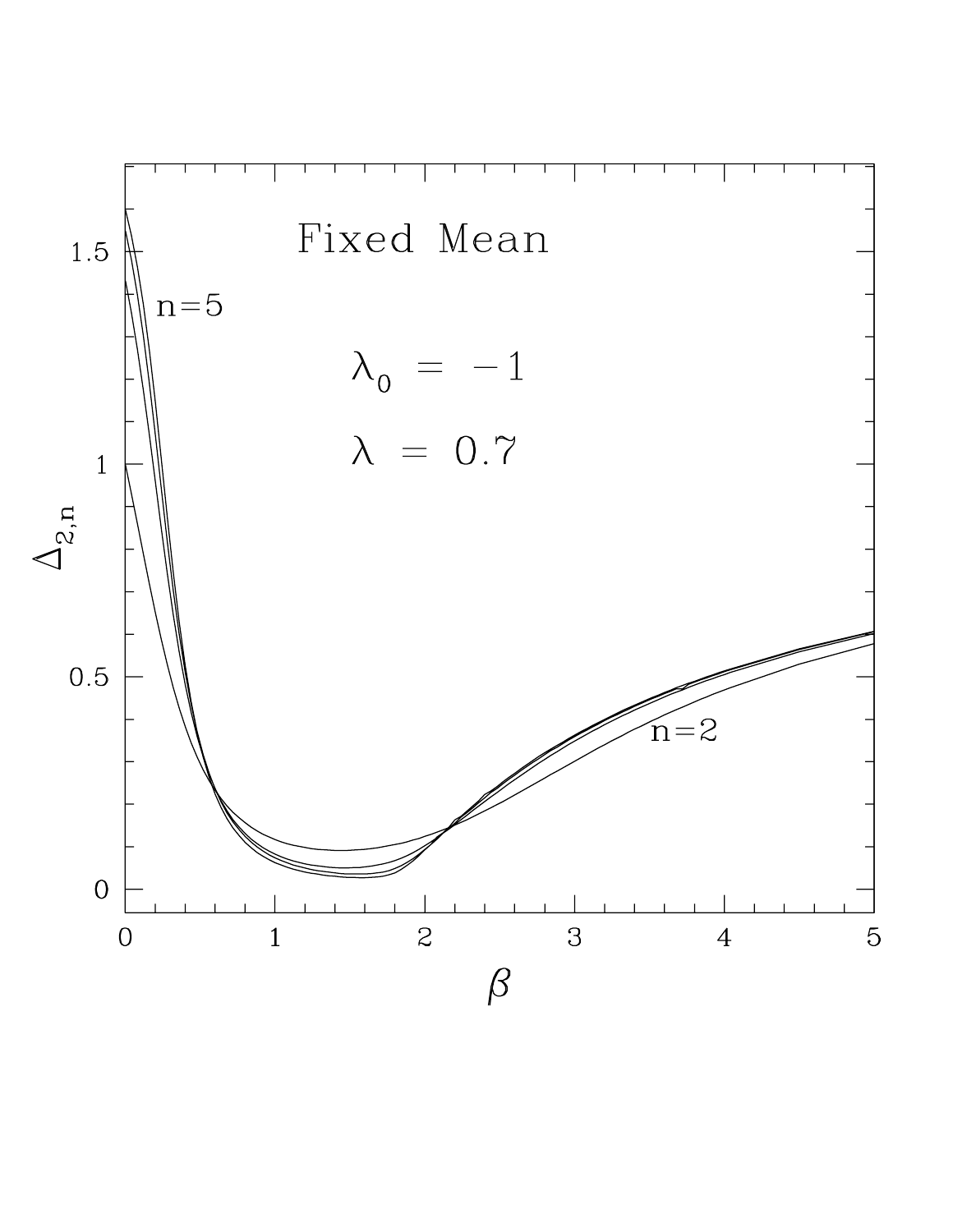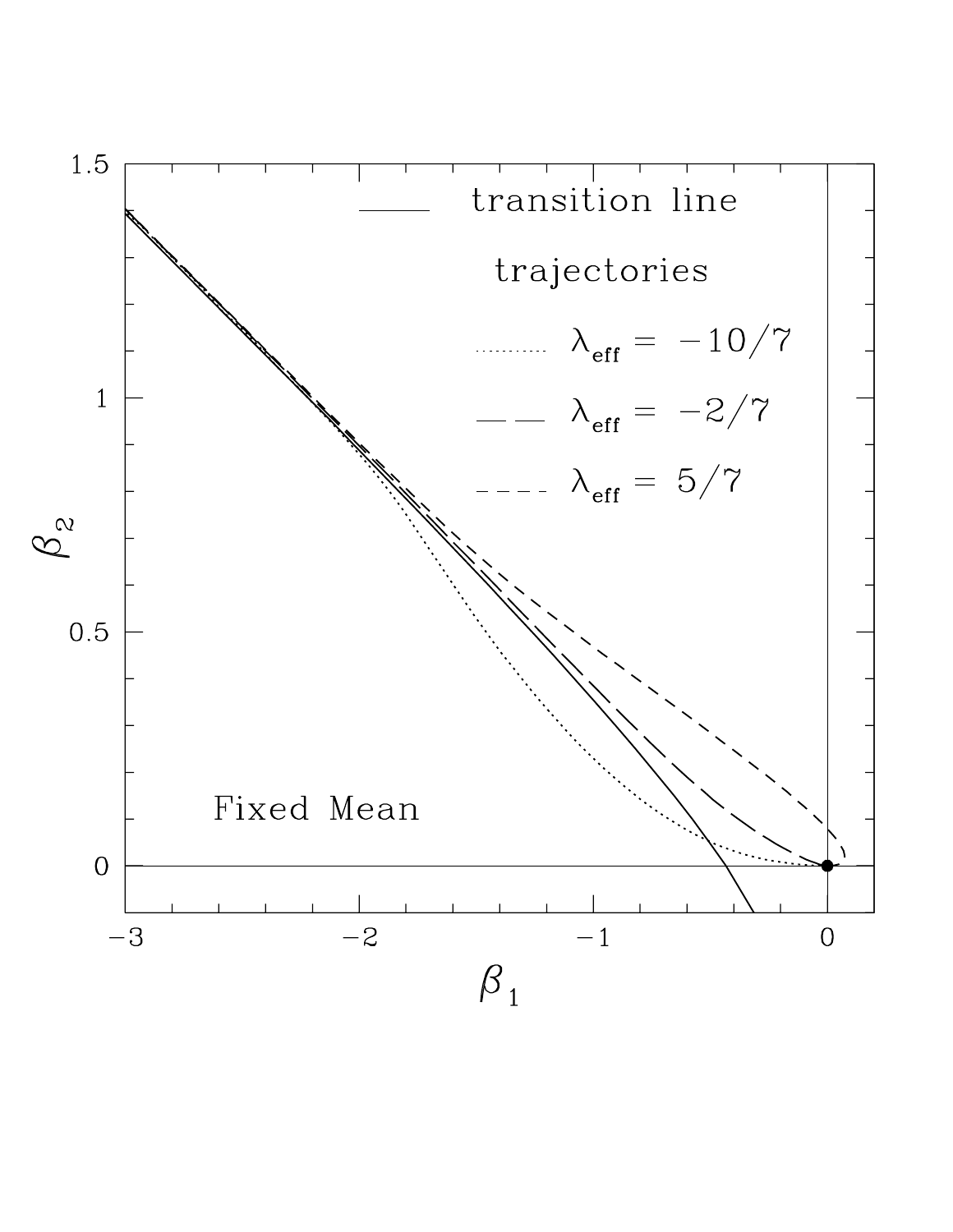